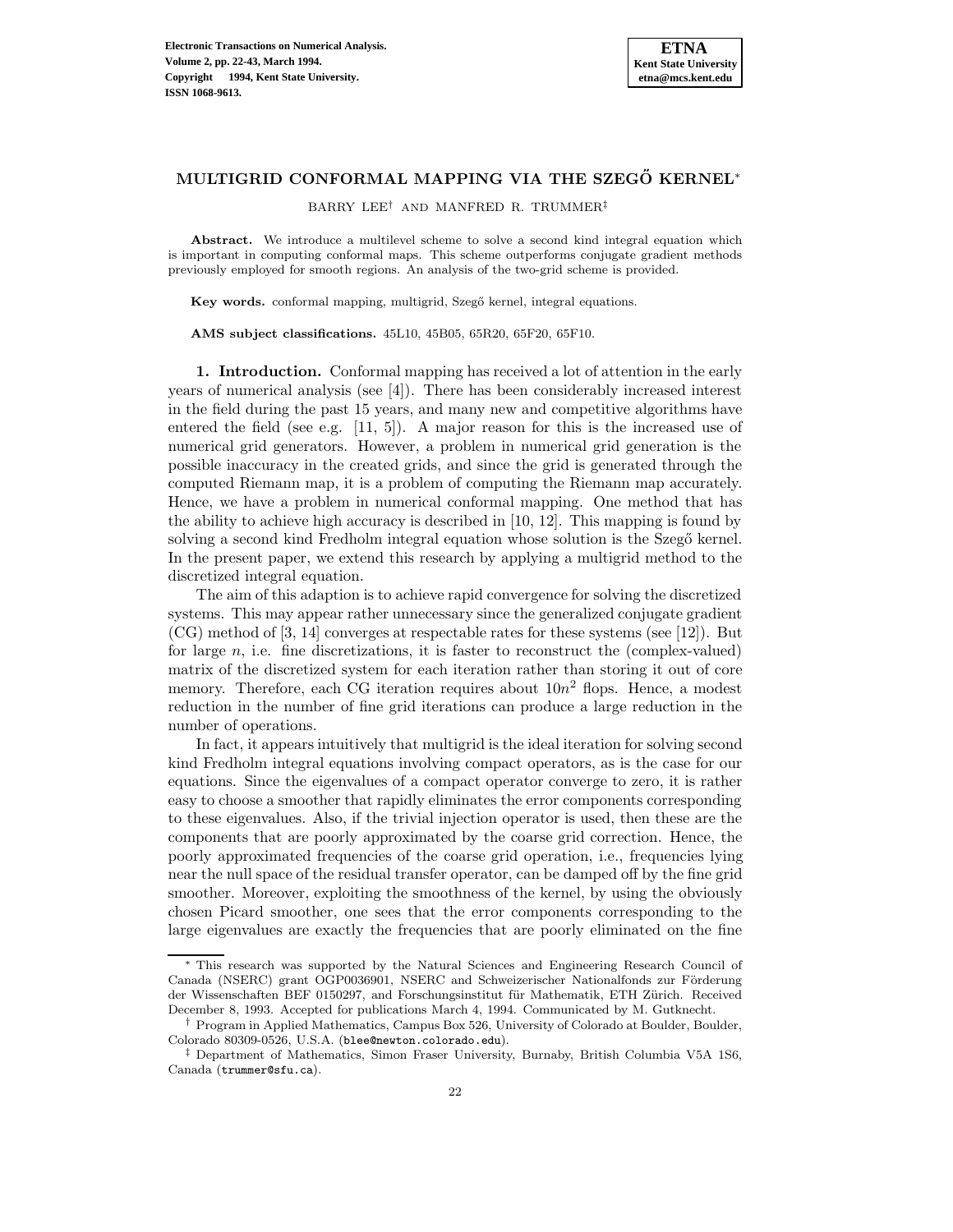grid but which can be effectively eliminated on the coarser grids. All the elements of a multigrid method are thus present.

We divide the paper into four sections. In section 2, we give a brief derivation of the integral equation and show how the Szegő kernel is related to the Riemann map. Results here are extracted from [9, 10, 12]. The discretization of the equation and the numerical procedure are given in the next section, and some of the convergence details are given in section 4. The latter includes a derivation of the multigrid iteration matrix, and derives a bound on the norm of this matrix. Finally, section 5 gives some numerical examples.

**2. The integral equation.** Let  $\Omega$  be an open, bounded, simply connected domain in the complex plane, and let its boundary  $\partial\Omega$  be twice continuously differentiable so that it admits a  $C^2$  parametrization  $z(t)$ ,  $0 \le t \le \beta$ . Also, denote the unit tangent to  $\partial\Omega$  at z by  $\dot{\gamma}(z)=\dot{z}(t)/|\dot{z}(t)|$ , and denote the arclength on  $\partial\Omega$  by  $d\sigma$ .

The problem is to construct the Riemann mapping function  $R(z)$  such that  $R(z)$ maps  $\Omega$  onto the closed unit disk and satisfies  $R(a) = 0$ ,  $R'(a) > 0$  for any fixed  $a \in \Omega$  (see e.g. [13] for the extension of the Riemann map to the boundary).

DEFINITION 2.1. The Cauchy kernel  $H$  is defined by

$$
H(w, z) = \frac{1}{2\pi i} \frac{\dot{\gamma}(z)}{z - w}, \quad w \in \overline{\Omega}, \ w \neq z, \ z \in \partial\Omega;
$$

the Kerzman-Stein kernel is defined by

$$
A(w, z) = \begin{cases} \overline{H}(z, w) - H(w, z) & w, z \in \partial \Omega, w \neq z \\ 0 & w = z \in \partial \Omega. \end{cases}
$$

If we let H denote the integral operator with kernel H, then  $H : \mathcal{L}^2(\partial\Omega, d\sigma) \to$  $\mathcal{K}^2(\partial\Omega,d\sigma)$ , the Hardy space, which is the closed subspace of  $\mathcal{L}^2(\partial\Omega,d\sigma)$  consisting of elements that are the boundary value of some holomorphic function in  $\Omega$  in the  $\mathcal{L}^2$ sense. This follows because  $H$  is the kernel in the Cauchy integral formula. Note that H is an oblique projector into  $\mathcal{K}^2$ , and that H has the reproducing property.

Moreover, if we denote by A the integral operator with kernel A, then  $A: \mathcal{L}^2 \to$  $\mathcal{L}^2$ , and

$$
\mathcal{A}=\mathcal{H}^*-\mathcal{H}.
$$

A measures the "amount" by which H fails to be an orthogonal projector. A is also a compact operator since A is a continuous function on  $\partial\Omega \times \partial\Omega$  as shown in [10, 9], and  $A$  has purely imaginary eigenvalues since  $A$  is skew-Hermitian.

Another kernel that has the reproducing property and whose corresponding integral operator is a projection from  $\mathcal{L}^2$  into  $\mathcal{K}^2$  is the Szegő kernel  $S(z,w)$ . The corresponding integral operator  $S$  is in fact an orthogonal projection. Furthermore, since the Szegő kernel for the unit disk is known explicitely, it follows by conformal transplantation from  $\Omega$  to the unit disk that

$$
R'(z) = \frac{2\pi}{S(a,a)}S^2(z,a), \quad z \in \overline{\Omega}.
$$

An argument in [10] leads then to the simple formula for the Riemann mapping function

$$
R(z) = -i\dot{\gamma}(z)\frac{R'(z)}{|R'(z)|}, \quad z \in \partial\Omega.
$$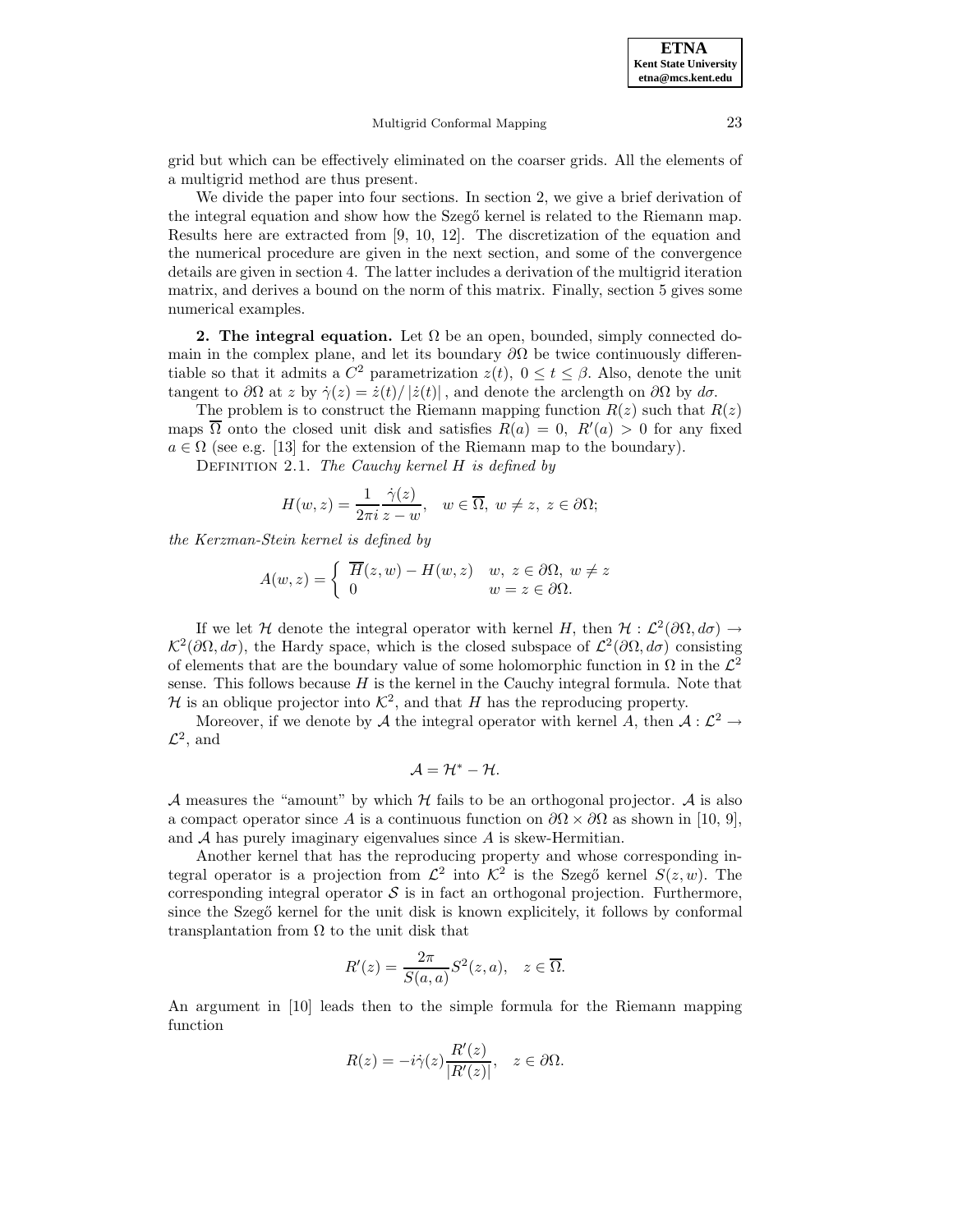

Hence, to compute the Riemann mapping function, we only need to compute the Szegő kernel. One approach uses the fact that if  $\{\theta_i\}$  is an arbitrary complete orthonormal system in  $K^2$  (in the measure  $d\sigma$ ), then

$$
S(z, w) = \sum_{j=1}^{\infty} \theta_j(z) \overline{\theta_j}(w), \quad w \in \partial \Omega, \ z \in \Omega.
$$

The series is simply truncated. But because the orthonormal functions must be computed, this method is often computationally unstable. A better method uses the fact that  $S$  is the solution of an integral equation.

THEOREM 2.2.  $S(z, a)$  is the unique solution of the integral equation

(2.1) 
$$
S(z, a) + \int_{w \in \partial \Omega} A(z, w) S(w, a) d\sigma_w = \overline{H}(a, z), \quad z \in \partial \Omega.
$$

(See [10] and [12] for a proof.)

Written in operator notation, (2.1) is

(I + A) S = H<sup>∗</sup> (2.2) ,

which can be seen by noting that  $H\mathcal{S} = \mathcal{H}$  and  $\mathcal{SH} = \mathcal{S}$  since both operators project onto the same subspace.

The reader is also referred to [8] for an illuminating alternate derivation of the integral equation (2.1).

Often the region of interest possesses some symmetry. In such cases, (2.1) can be transformed into another integral equation as described in [12].

DEFINITION 2.3. Let  $\Omega$  be a simply connected domain in C, whose boundary is a closed Jordan curve. A complex-valued function  $\lambda$  that satisfies

$$
z \in \partial \Omega, \ \lambda(z) = \lambda(w) \Longrightarrow w \in \partial \Omega
$$

is called a symmetry identification function of  $\Omega$ .

Domains that are invariant under rotations about the origin with angle  $2\pi/j$  are of special interest. The identification function here is  $\lambda(z) = z^{j}$ , and using a geometric argument we have

(2.3) 
$$
\lambda(z) = \lambda(w) \qquad \Longrightarrow \qquad S(z,0) = S(w,0).
$$

Now, with the notation

$$
\left(\partial\Omega\right)_j:=\partial\Omega\bigcap\left\{z:0\leq {\rm arg}\,z\leq 2\pi/j\right\},
$$

equation (2.1) can be transformed into

(2.4) 
$$
S(z,0) + \int_{w \in (\partial \Omega)_j} A_S(z,w)S(w,0) d\sigma_w = \overline{H}(0,z), \quad z \in (\partial \Omega)_j,
$$

where

$$
A_S(z, w) := \sum_{\lambda(v) = \lambda(w), v \in \partial \Omega} A(z, v)
$$
  
= 
$$
\begin{cases} \overline{H_S(w, z)} - H_S(z, w), & w, z \in (\partial \Omega)_j, w \neq z, \\ \frac{(1-j)}{2\pi i} Re\left(\frac{\dot{\gamma}(z)}{z}\right), & w = z \in (\partial \Omega)_j, \end{cases}
$$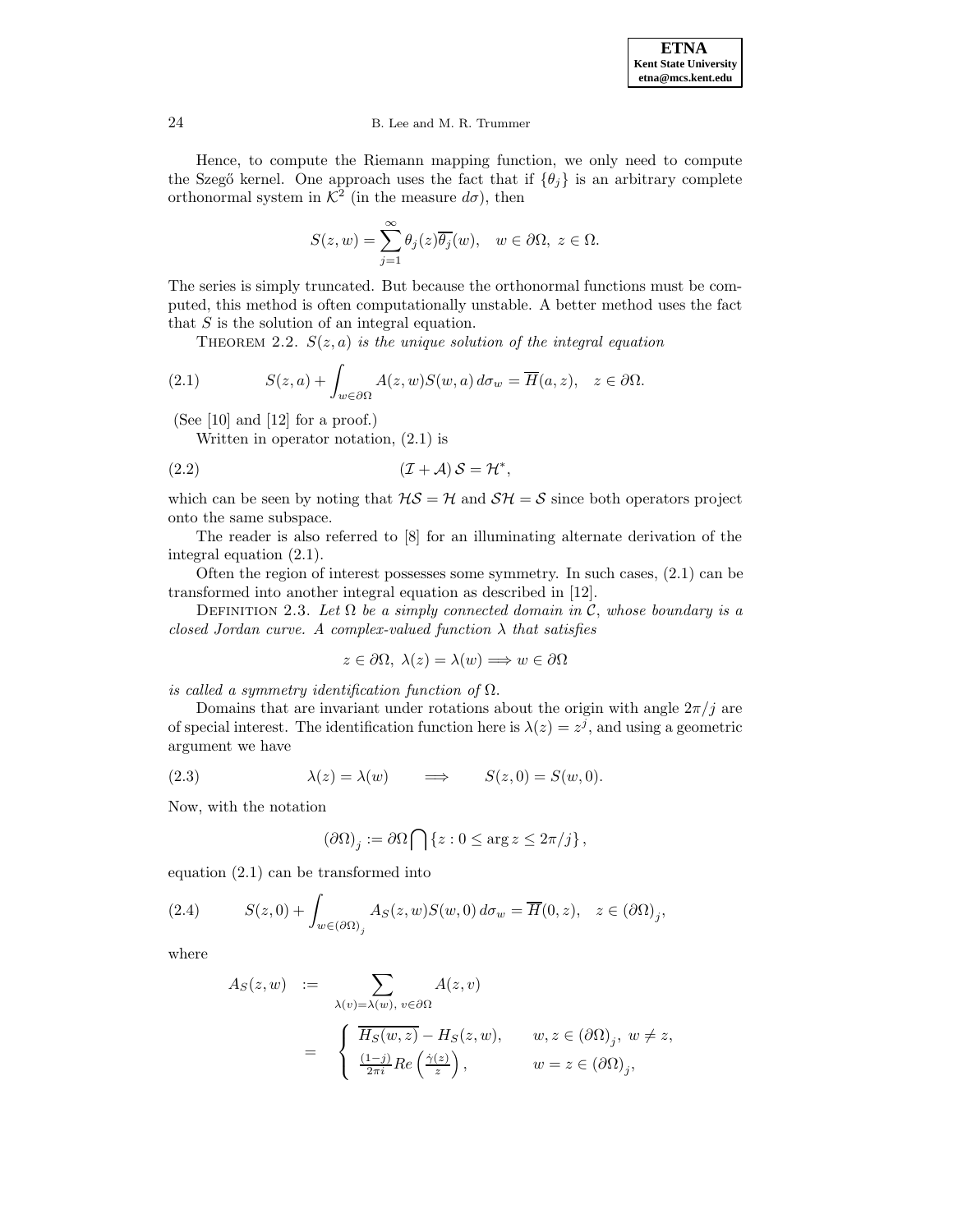.

Multigrid Conformal Mapping 25

$$
H_S(z, w) := \sum_{\lambda(v) = \lambda(w), v \in \partial \Omega} H(z, v)
$$
  
= 
$$
\frac{1}{2\pi i} \frac{\lambda'(w)\dot{\gamma}(w)}{\lambda(w) - \lambda(z)}, \quad w \in \overline{\Omega}, z \in (\partial \Omega)_j, \lambda(z) \neq \lambda(w).
$$

THEOREM 2.4. For a domain  $\Omega$  that is invariant under rotations about the origin with angle  $2\pi/j$  the Szegő kernel function  $S(z, 0), z \in \partial\Omega$ , is the solution of the integral equation (2.4). The values of  $S(z, 0)$  for  $z \notin (\partial \Omega)_j$  can be reconstructed from equation  $(2.3)$ . Moreover, the operator corresponding to the kernel  $A_S(z,w)$  is compact in  $C\left( \left( \partial\Omega\right) _{j}\right) .$ 

*Proof.* The proof is similar to the one given in [9] for  $j = 1$ . We will assume that the derivative of  $\ddot{\gamma}(s)$  is bounded, although not necessarily continuous.

Clearly,  $A_S(z,w)$  is continuous for  $z \neq w$  since  $A_S$  is restricted to  $(\partial \Omega)_j \times (\partial \Omega)_j$ ; that is,  $\lambda(z) = \lambda(w)$  if and only if  $z = w$ . For  $z \approx w$ , say  $z = \gamma(s)$ ,  $w = \gamma(t)$ ,  $s \approx t$ . We have

$$
z(s) = \gamma(s) = \gamma(t) + \dot{\gamma}(t)(s-t) + \ddot{\gamma}(t)(s-t)^{2} + (s-t)^{3}r
$$

$$
w(t) = \gamma(t),
$$

where  $r$  denotes a generic remainder function factor. Hence,

$$
\lambda(z) = [\gamma(t) + \dot{\gamma}(t)(s-t) + \ddot{\gamma}(t)(s-t)^2 + (s-t)^3 r]^j
$$
  
= 
$$
\gamma^j(t) + j\gamma^{j-1}(t)\dot{\gamma}(t)(s-t) + \frac{j}{2} [\ddot{\gamma}(t)\gamma^{j-1}(t) + (j-1)\gamma^{j-2}(t)\dot{\gamma}^2(t)]
$$
  

$$
(s-t)^2 + (s-t)^3 r,
$$

$$
\lambda(z) - \lambda(w) = j\gamma^{j-1}(t)\dot{\gamma}(t)(s-t) + \frac{j}{2} \left[ \ddot{\gamma}(t)\gamma^{j-1}(t) + (j-1)\gamma^{j-2}(t)\dot{\gamma}^2(t) \right]
$$

$$
(s-t)^2 + (s-t)^3r
$$

$$
= j\gamma^{j-1}(t)\dot{\gamma}(t)(s-t) \left[ 1 + \frac{1}{2} \frac{\ddot{\gamma}(t)}{\dot{\gamma}(t)}(s-t) + \frac{j-1}{2} \frac{\dot{\gamma}(t)}{\gamma(t)}(s-t) + (s-t)^2r \right],
$$

and

(2.5) 
$$
\frac{1}{\lambda(z) - \lambda(w)} = \frac{1}{j\gamma^{j-1}(t)\dot{\gamma}(t)(s-t)} \left[ 1 - \frac{1}{2} \frac{\ddot{\gamma}(t)}{\dot{\gamma}(t)}(s-t) - \frac{j-1}{2} \frac{\dot{\gamma}(t)}{\gamma(t)}(s-t) + (s-t)^2 r \right]
$$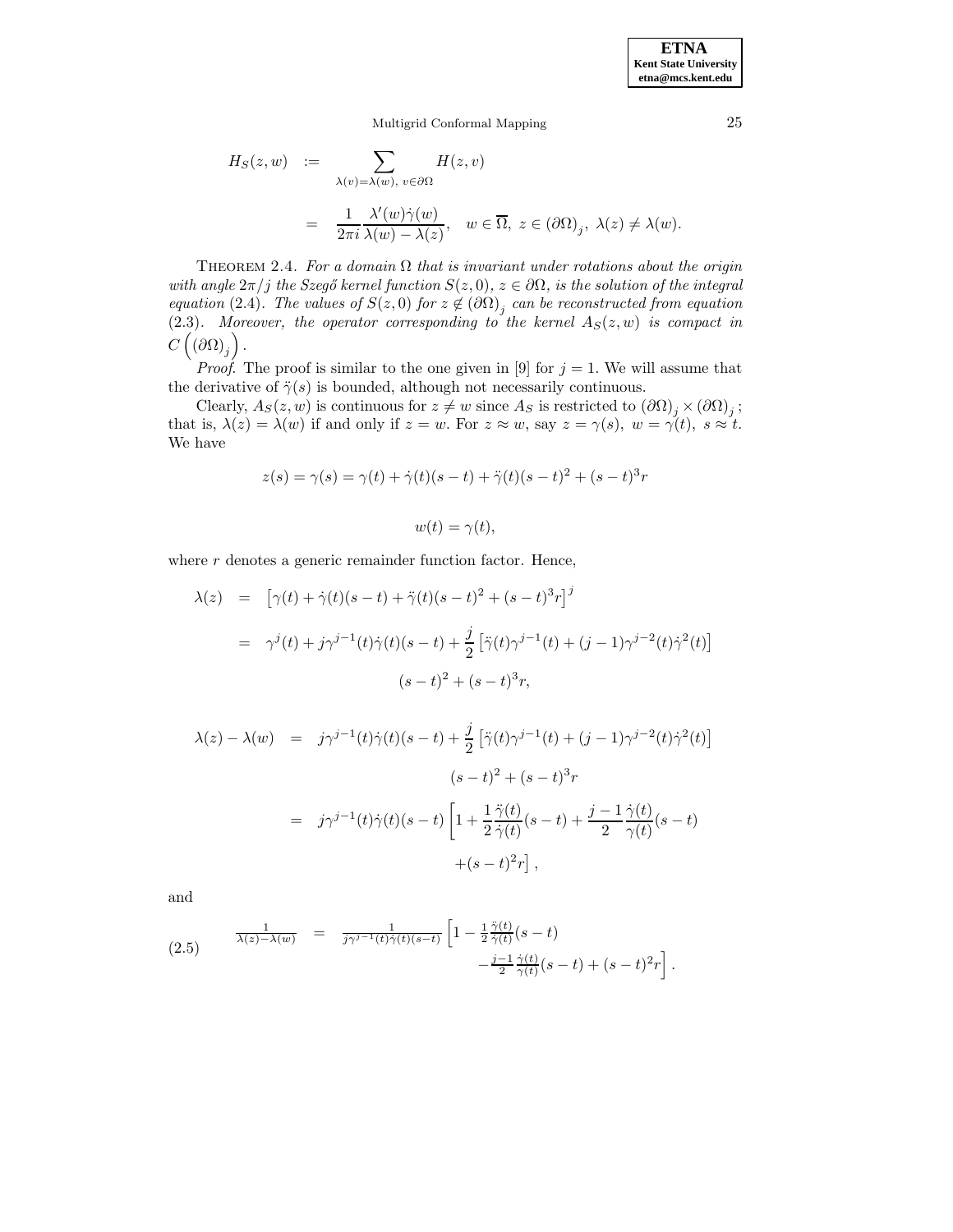Also,

$$
\lambda'(z)\dot{\gamma}(z) = \left\{ j\gamma^{j-1}(t) + j(j-1)\gamma^{j-2}(t)\dot{\gamma}(t)(s-t) + \left[ \frac{j(j-1)}{2}\gamma^{j-2}(t)\ddot{\gamma}(t) \right. \\ \left. + \frac{j(j-1)(j-2)}{2}\gamma^{j-3}(t)\dot{\gamma}^{2}(t) \right] (s-t)^{2} + (s-t)^{3}r \right\}
$$
\n
$$
(2.6) \qquad \qquad \times \left\{ \dot{\gamma}(t) + \ddot{\gamma}(t)(s-t) + (s-t)^{2}r \right\}
$$
\n
$$
= j\dot{\gamma}(t)\gamma^{j-1}(t) + j\ddot{\gamma}(t)\gamma^{j-1}(t)(s-t) + j(j-1)\gamma^{j-2}(t)\dot{\gamma}^{2}(t)(s-t) + (s-t)^{2}r.
$$

Multiplying  $(2.5)$  and  $(2.6)$ , we have

(2.7) 
$$
2\pi i H_S(w, z) = \frac{\lambda'(z)\dot{\gamma}(z)}{\lambda(z) - \lambda(w)} = \frac{1}{s-t} + \frac{1}{2}\frac{\ddot{\gamma}(t)}{\dot{\gamma}(t)} + \frac{j-1}{2}\frac{\dot{\gamma}(t)}{\gamma(t)} + (s-t)r.
$$

A similar procedure gives

(2.8) 
$$
\frac{\lambda'(w)\dot{\gamma}(w)}{\lambda(w)-\lambda(z)} = -\frac{\lambda'(w)\dot{\gamma}(w)}{\lambda(z)-\lambda(w)} \n= -\left[\frac{1}{s-t} - \frac{1}{2}\frac{\ddot{\gamma}(t)}{\dot{\gamma}(t)} - \frac{j-1}{2}\frac{\dot{\gamma}(t)}{\gamma(t)} + (s-t)r\right].
$$

So, since  $s, t \in \Re$  and  $\ddot{\gamma}(t) \perp \dot{\gamma}(t)$ ,

$$
A_S(w, z) = \overline{H_S(z, w)} - H_S(w, z), \quad z \approx w
$$
  
= 
$$
\frac{1}{2\pi i} \left\{ -Re\left(\frac{\ddot{\gamma}(t)}{\dot{\gamma}(t)}\right) + (1 - j)Re\left(\frac{\dot{\gamma}(t)}{\gamma(t)}\right) + (s - t)r \right\}
$$
  
= 
$$
\frac{1}{2\pi i} (1 - j) Re\left(\frac{\dot{\gamma}(t)}{\gamma(t)}\right) + (s - t)r;
$$

that is,  $A_S(w, z)$  is continuous on  $(\partial \Omega)_i \times (\partial \Omega)_i$ .  $\square$ 

One can take advantage of additional symmetries (e.g., under reflections about the real or imaginary axes, see [12]). Although the numerical examples will exploit any symmetry, we will consider equation (2.1) for the remainder of this paper unless otherwise specified.

**3. Description of the method.** To preserve the skew-Hermitian property of the kernel when an arbitrary parametrization of  $\partial\Omega$  is used, equation (2.1) is written in the form

(3.1) 
$$
\eta(t) + \int_0^\beta k(t,s)\eta(s) ds = \phi(t), \quad 0 \le t \le \beta,
$$

where

$$
\eta(t) := | \dot{z}(t) |^{\frac{1}{2}} S(z(t), a),
$$
  
\n
$$
\phi(t) := | \dot{z}(t) |^{\frac{1}{2}} H(a, z(t)), \text{ and}
$$
  
\n
$$
k(t, s) := | \dot{z}(t) |^{\frac{1}{2}} A(z(t), z(s)) | \dot{z}(s) |^{\frac{1}{2}}
$$

(see  $[10, 12]$ ). Applying Nyström's method with an n-point trapezoid rule to  $(3.1)$ , which is numerically equivalent to a Fourier-Galerkin method (see [2]), we have the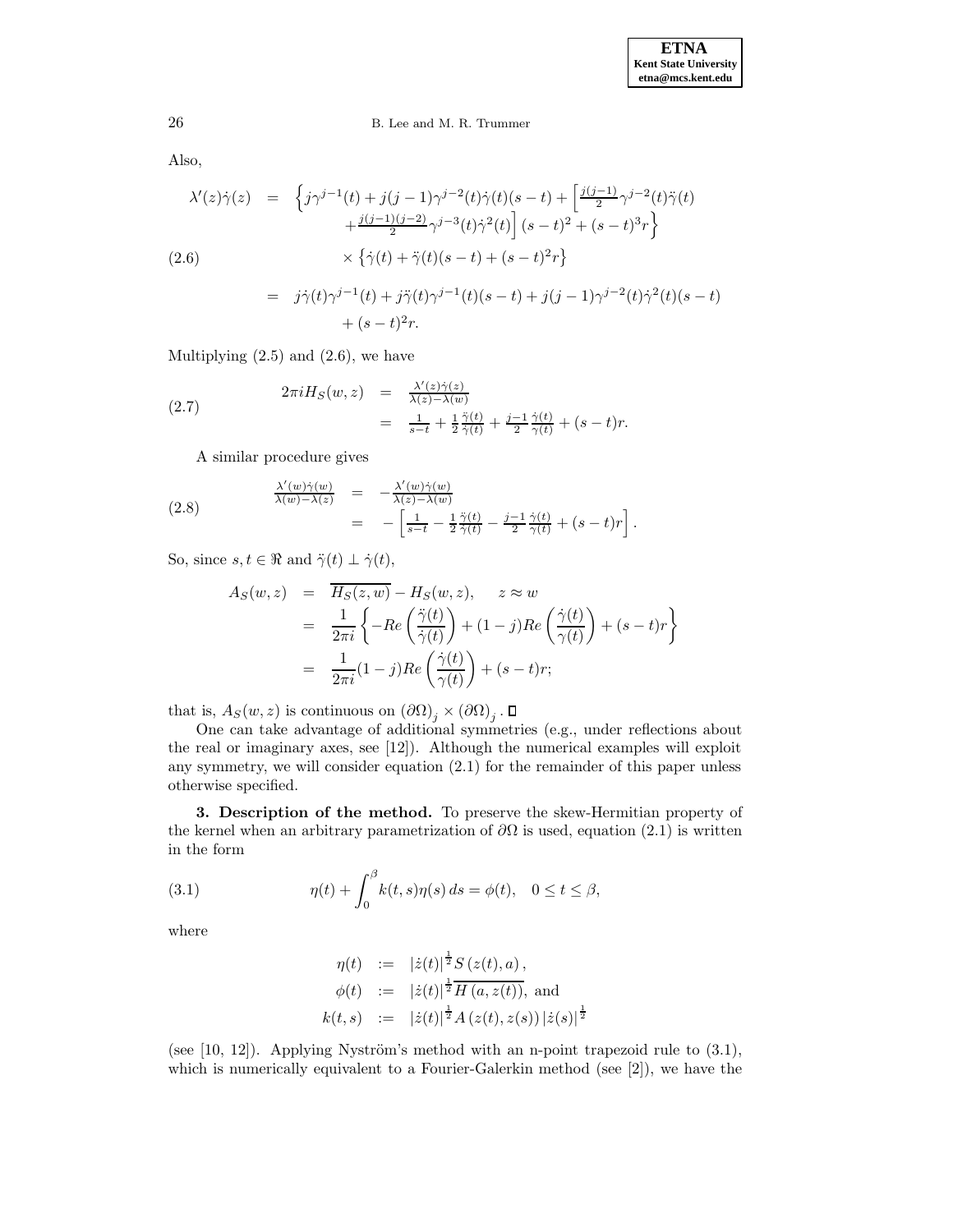discrete system

(3.2) 
$$
\eta(t_i^h) + h \sum_{j=1}^n K^{hh} (t_i^h, t_j^h) \eta(t_j^h) = \phi(t_i^h), \quad 1 \le i \le n,
$$

$$
h = \frac{\beta}{n}, \quad t_i^h = (i-1)h.
$$

Or, letting

$$
B^{hh} = [hK^{hh} (t_i^h, t_j^h)]_{i,j=1}^n,
$$
  
\n
$$
\underline{x}_h = [\eta (t_i^h)]_{i=1}^n,
$$
  
\n
$$
\underline{y}_h = [\phi (t_i^h)]_{i=1}^n,
$$

we obtain the system

$$
(3.3) \t\t\t (I + B^{hh})\underline{x} = y.
$$

In [12] the generalized conjugate gradient method was used to solve this system. It was shown there that the spectrum of the matrix  $I + B^{hh}$  is contained in the set  $\{\lambda : |Im \lambda| \leq \beta \max_{t,s} |k(t,s)|$ ,  $Re \lambda = 1\}$ . But by taking advantage of both the smoothness of  $k(t, s)$ , which is dictated by the smoothness of  $\partial\Omega$  (see [10]), and the high accuracy of the trapezoid rule for periodic functions, the second kind multigrid methods of Hackbusch [6, 7] may be more effective.

The algorithm for a basic second kind multigrid is

# $\mathbf{Algorithm~MG}_1^h\left(\underline{x}_h,\underline{y}_h\right)$

(i) relax once on  $(I^{hh} + B^{hh})\underline{x}_h = \underline{y}_h$  with the initial approximation  $\underline{x}_h$  using the Picard smoother;

(ii) if  $h = h_{\text{max}}$ , then solve the coarse grid exactly or iteratively; otherwise,

a. restrict the defect:  $d_{2h} = I_h^{2h} \left( \underline{x}_h + B^{hh} \underline{x}_h - \underline{y}_h \right)$ b.  $\underline{u}_{2h} = 0$ c.  $\overline{u}_{2h}$  ← **MG**<sup>2h</sup><sub>1</sub> $(\underline{u}_{2h}, \underline{d}_{2h})$  twice;

(iii) interpolate the coarse grid correction:

$$
\underline{x}_h \longleftarrow \underline{x}_h - I_{2h}{}^h \underline{u}_{2h}.
$$

By noting that no matrix multiplication is required whenever the initial approximation is zero, and that the trivial injection permits the defect to be calculated in only 0.5 matrix multiplications on the standing grid, one can obtain a good estimate of the work done per iteration: Let there be l levels with the coarsest level numbered zero. The number of visits to each level is

$$
2^{l-k} \text{ on level } k, \quad 1 \le k \le l.
$$

On level k, the number of fine grid  $WU's$  — i.e., the cost of one fine grid matrix-vector multiplication — is

$$
\bigg[2^{-(l-k)}\bigg]^2.
$$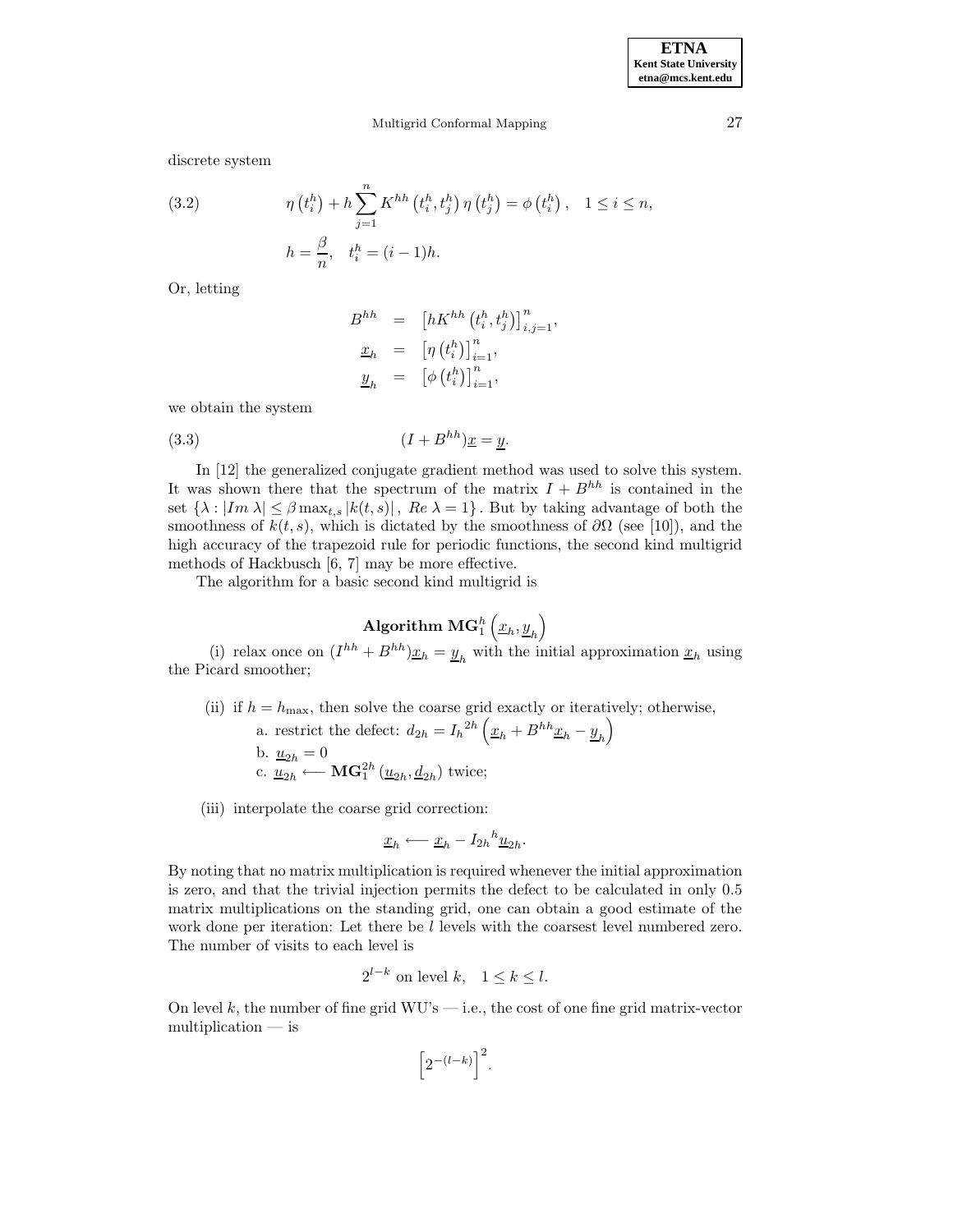Now each visit requires a defect calculation. Hence,

$$
\frac{1}{2} [1 + 2^{-1} + 2^{-2} + \dots + 2^{-l+1}]
$$
 WU's = (1 – 2<sup>-l</sup>) WU's

are required for all the defects. Also, for each 2 visits to level k,  $1 \leq k \leq l-1$ , only one matrix-vector multiplication is performed. Hence, omitting the costs of the coarsest grid calculations, there are  $2^{l-k-1}$  "active" visits to level k, and the total number of operations required for the smoothing is

$$
[1 + 2^{-2} + 2^{-3} + \dots + 2^{-l}] \quad \text{WU's} = \left\{ 2 \left[ 1 - 2^{-l-1} \right] - \frac{1}{2} \right\} \quad \text{WU's.}
$$

The total cost is then

$$
(1 - 2^{-l}) + 2(1 - 2^{-l-1}) - \frac{1}{2} \approx 2\frac{1}{2}
$$
 WU's.

Thus, each multigrid iteration is equivalent to 2.5 Picard or conjugate gradient iterations.

Further reduction is possible if in (ii)c., instead of calling  $\mathbf{MG}_1^{2h}(\underline{u}_{2h},\underline{d}_{2h})$  twice with the effect that two Picard relaxations are performed on the standing grid, we can relax only at the second call. This modification does not only exploit the smoothness of the defect, but it also has better convergence properties when  $||B^{hh}|| \gg 1$ . We examine this in the next section. The work load drops down to  $\approx 2.25$  WU's because each 2 visits will now require only one defect calculation.

Another modification to the algorithm is to apply nested iteration using the Nyström interpolant

$$
\underline{x}_{h,i} = \left\{ \begin{array}{ll} \underline{x}_{2h,i} & \mbox{if the $i' \text{th node is common}}\\ \underline{y}_{h,i} - \sum_{j=1}^{\frac{n}{2}} 2h B_{ij}^{h,2h} \underline{x}_{2h,j} & \mbox{otherwise.} \end{array} \right.
$$

This is of course an expensive interpolation formula, but this interpolation permits us to omit the first smoothing on the interpolated level. With this omission, the work load is approximately  $\frac{7}{3}$  WU's.

**4. Convergence of the scheme.** To see how the coarse grid correction acts on the eigenvalues of the integral operator K corresponding to the kernel  $k(t, s)$ , first note that the two grid matrix for the modified w-cycle is

$$
M_h^{TGM} \quad := \quad \left[ I^{hh} - I_{2h}{}^h \left( I^{2h,2h} + B^{2h,2h} \right)^{-1} I_h^{2h} \left( I^{hh} + B^{hh} \right) \right] \left( -B^{hh} \right) = \quad A_h^{TGM} \left( -B^{hh} \right),
$$

where  $A_h^{TGM}$  is the bracketed factor. Second, recall that the compactness of K guarantees that its eigenvalues  $\lambda_j \to 0$ , although the sequence may oscillate to this limit from above and below the real axis (purely imaginary eigenvalues). One asymptotic estimate of this rate of convergence can be obtained by observing that  $|\lambda_i| = |\sigma_i|$ , the j'th singular value of K, and if  $k(t, s)$  is assumed to be continuously differentiable on  $(0, \beta)$ , then

$$
|\sigma_j|=O\left(j^{-\frac{3}{2}}\right).
$$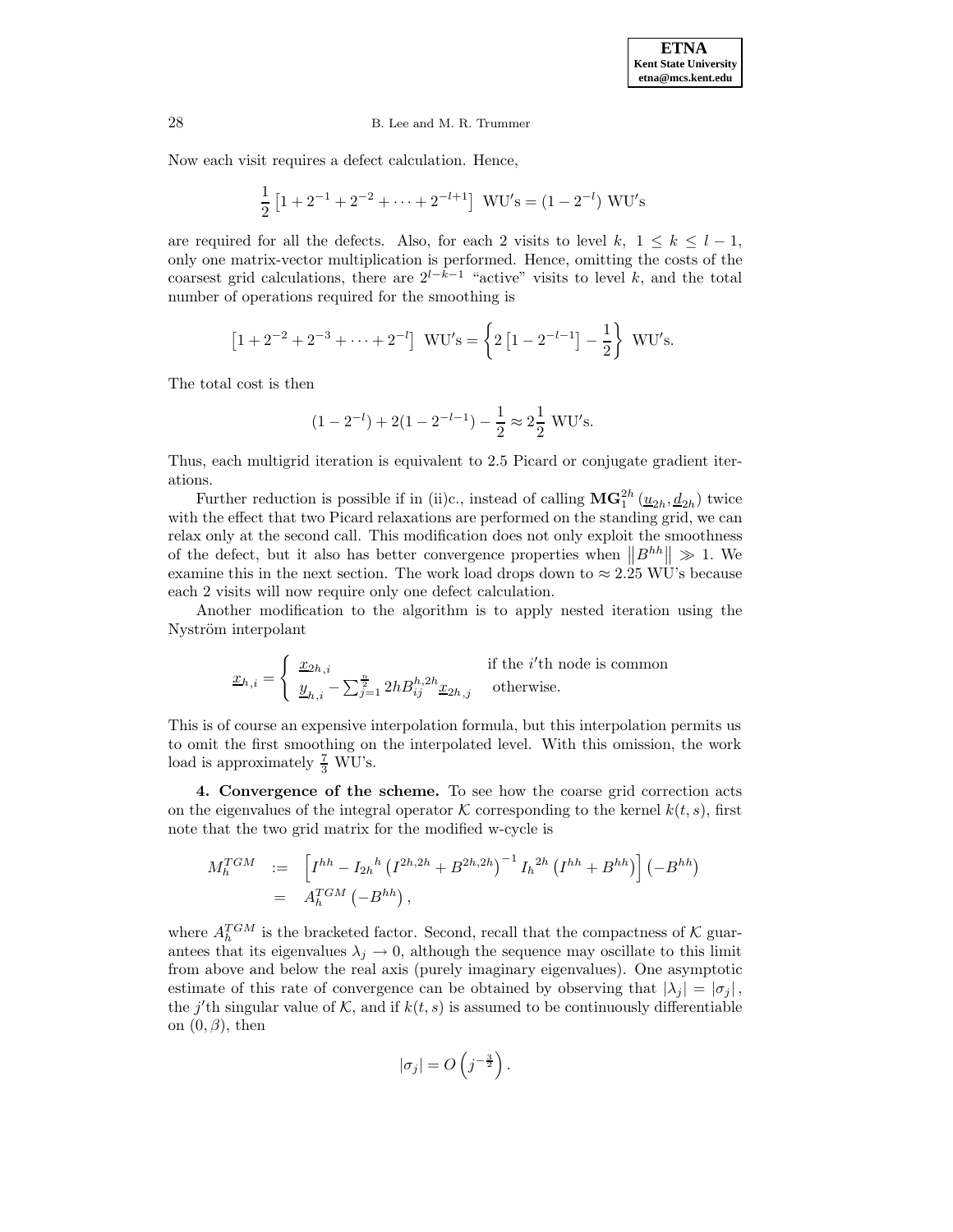The obvious problem is that the smaller eigenvalues will be poorly approximated when  $K$  is discretized. Not only may  $B^{hh}$  have a non-trivial null space, but also the smaller eigenvalues may have the opposite signs of the exact eigenvalues. Mathematically these two problems can be illustrated by using the facts that  $\{B^{hh}\}_h$  is collectively compact,  $B^{hh} \to \mathcal{K}$ , and hence  $\{B^{hh} - \mathcal{K}\}\$ is collectively compact (see [1]). For every open set  $\Gamma \supset \sigma(\mathcal{K})$  then, there exists an N such that  $\Gamma \supset \sigma(B^{hh})$ ,  $n \geq N$ . In particular, if we let

$$
\Gamma_{\epsilon}(K) = \bigcup_{\lambda \in \sigma(K)} \Gamma_{\epsilon}(\lambda), \quad \Gamma_{\epsilon}(\lambda) = \{z : |z - \lambda| \leq \epsilon\},
$$

then there exists some  $N_{\epsilon}$  such that

$$
\Gamma\left(B^{hh}\right) \subset \Gamma_{\epsilon}(K) \quad n \ge N_{\epsilon}.
$$

Taking  $\lambda = 0$ , the disc  $\Gamma_0$  will contain an infinite number of spectral values, and the smaller eigenvalues of  $B^{hh}$  will be contained in this disc for sufficiently small h.

But note that these problems are inevitable. The equation must be discretized, and so the only thing we can expect is that the poor approximations do not affect the convergence of the iterative scheme (i.e., convergence independent of discretization). On the other hand, since the trapezoid rule applied to a periodic kernel and a periodic forcing term is equivalent to the Fourier Galerkin method, the large eigenvalues are accurately approximated. This may be exploited.

We are ready to examine the damping effect of the two-grid scheme. Since the smoothing rapidly eliminates the high frequencies  $(B^{hh}v_i^h = \lambda_i v_i^h)$ , the coarse grid correction must reduce the smooth frequencies, or the eigenvectors corresponding to the large eigenvalues. Now using the injection operator, the transfer residual operator  $I_h^{2h} (I^{hh} + B^{hh})$  simply involves the odd rows of  $(I^{hh} + B^{hh})$ . This reduced matrix has a null space of dimension of at least  $\frac{(n-1)}{2}$ ,<sup>1</sup> and it is also an approximation of  $(\mathcal{I} + \mathcal{K})$ . Hence, the null space of the residual transfer operator will be approximately in the span of the high frequencies. The smooth frequencies, moreover, which are well approximated by the trapezoid method even on the coarse grid can then be eliminated on the coarse grid. Using a piecewise polynomial interpolant, the interpolation operator  $I_{2h}^h$  has full rank. And because the residual equation is a discrete approximation of

$$
(\mathcal{I} + \mathcal{K}) e = (\mathcal{I} + \mathcal{K}) x - y = r,
$$

the continuity (smoothness) of the forcing term guarantees the continuity (smoothness) of e. This guarantees a good damping of the smooth frequencies by the coarse grid correction.

To obtain a bound on  $M_h^{TGM}$ , we introduce the spaces U and V. The integral operator  $\mathcal K$  maps  $\mathcal U$  into  $\mathcal V$ , which is "more smooth". Since the forcing term

$$
\overline{H(a,z)} = \overline{\frac{1}{2\pi i} \frac{\dot{\gamma}(z)}{z-a}}
$$

is continuous of order  $C^{j-1}(\partial\Omega)$  if  $a \notin \partial\Omega$  and  $\partial\Omega$  is of order  $C^j$ , and since A is of order  $\mathcal{C}^{j-2}(\partial\Omega\times\partial\Omega)$  under the same conditions on  $\partial\Omega$ , U is of order  $\mathcal{C}^{j-2}(\partial\Omega)$ .<sup>2</sup>

<sup>&</sup>lt;sup>1</sup> We will assume that *n* is odd.

<sup>&</sup>lt;sup>2</sup> If the kernel  $k(t, s) \in C^{j-1}(\partial \Omega \times \partial \Omega)$  and  $y(t) \in C^{j-1}(\partial \Omega)$ , then  $x(t) \in C^{j-1}(\partial \Omega)$ .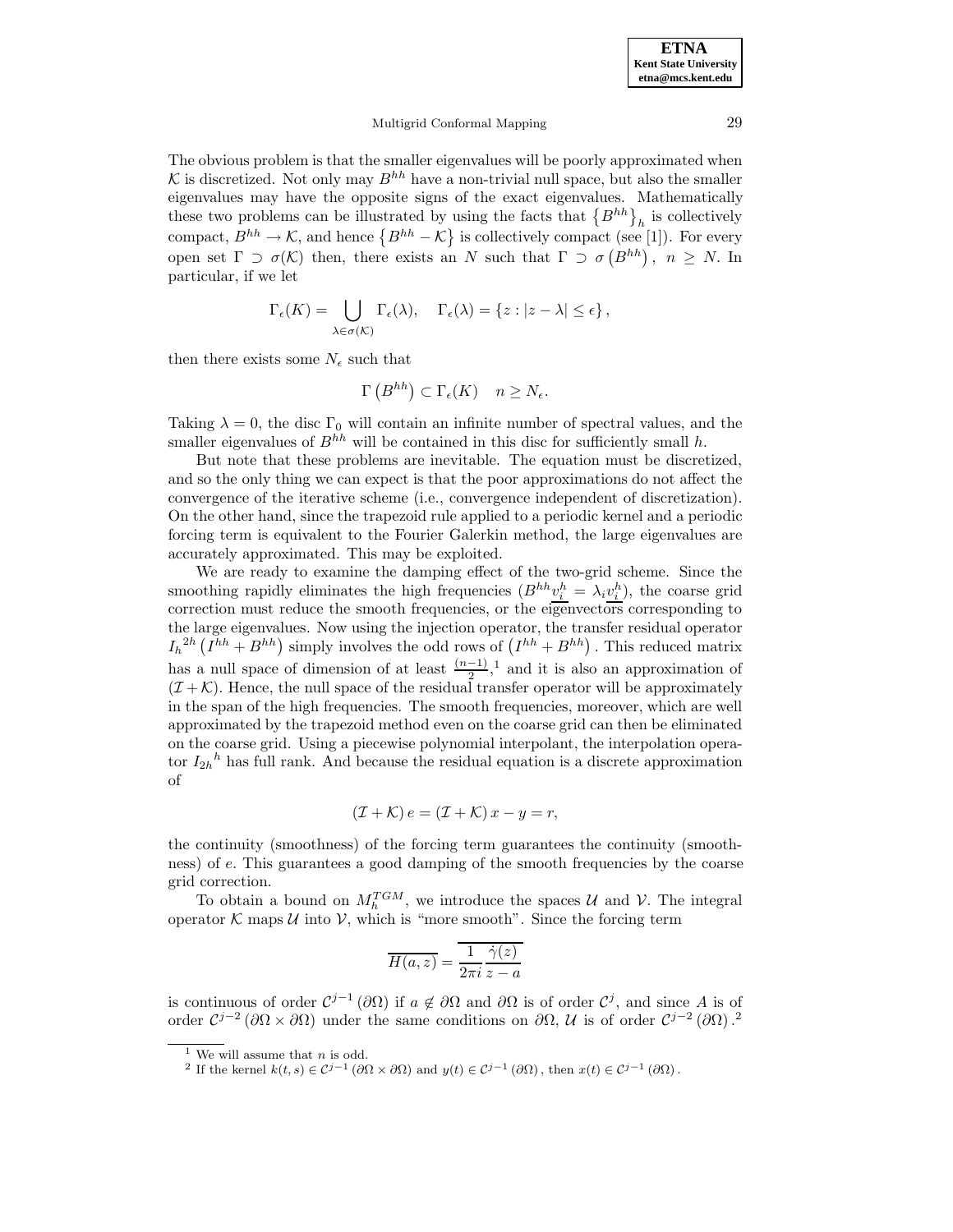Note that using the norm

$$
||u||_{\mathcal{C}^m(\partial\Omega)} = \max_{0 \le \alpha \le m} ||D^{\alpha}u||_{\infty} \quad m = j - 1, \ j - 2,
$$

where  $D^{\alpha}$  is the derivative operator of order  $\alpha$ , K is a compact operator in  $\mathcal{C}^{j-2}(\partial\Omega)$ . This follows because weak convergence in  $C^{j-2}(\partial\Omega)$  implies weak convergence in  $\mathcal{C}^0(\partial\Omega)$ , and because the kernel is order  $\mathcal{C}^{j-2}(\partial\Omega\times\partial\Omega)$ ; that is, because of the compactness of  $D^{\alpha}A$  in  $\mathcal{C}^0(\partial\Omega)$ .

Also, introduce the discrete analogues of the spaces  $\mathcal U$  and  $\mathcal V$ , denoted by  $U, V$ . The discrete norms will be

$$
\|\underline{u}\|_U = \max_{0\leq \alpha\leq m} \|\underline{D}^\alpha \underline{u}\|_\infty \,,
$$

where  $\underline{D}^{\alpha}$  is the discrete derivative operator of order  $\alpha$ . In the remainder of the paper, we will take  $\mathcal{U} = \mathcal{V} = \mathcal{L}^2(\partial\Omega)$  and omit the subscripting of the norm.

Now a bound for the two grid matrix is

$$
\|M_h^{TGM}\| = \| \left[I^{hh} - I_{2h}{}^h (I^{2h,2h} + B^{2h,2h})^{-1} I_h{}^{2h} (I^{hh} + B^{hh})\right] B^{hh} \|
$$
  

$$
= \| \left\{I^{hh} - I_{2h}{}^h I_h{}^{2h} + I_{2h}{}^h (I^{2h,2h} + B^{2h,2h})^{-1} \right\}
$$
  

$$
\left[ \left(I^{2h,2h} + B^{2h,2h}\right) I_h{}^{2h} - I_h{}^{2h} (I^{hh} + B^{hh}) \right] \right\} B^{hh} \|
$$
  

$$
\leq \left[ \left\|I^{hh} - I_{2h}{}^h I_h{}^{2h} \right\| + \left\|I_{2h}{}^h \right\| \left\| \left(I^{2h,2h} + B^{2h,2h}\right)^{-1} \right\|
$$
  

$$
\left\| B^{2h,2h} I_h{}^{2h} - I_h{}^{2h} B^{hh} \right\| \right] \|B^{hh} \|
$$

An application of the Gerschgorin theorem shows that

(4.1) 
$$
\left\|B^{hh}\right\|_{\infty} \leq \beta \max_{t,s} |k(t,s)| =: C_{\infty k},
$$

which may be used to approximate

(4.2) 
$$
C_B := ||B^{hh}||;
$$

because  $B^{2h,2h}$  is skew-Hermitian,

(4.3) 
$$
\left\| \left( I^{2h,2h} + B^{2h,2h} \right)^{-1} \right\| \le 1.
$$

As for the term

$$
\left\|I - I_{2h}{}^h I_h{}^{2h}\right\|,
$$

if  $I_h^{2h}$  is the injection operator and  $I_{2h}^{h}$  is a piecewise polynomial interpolation operator of degree  $r, r \leq j - 2$ , then

(4.4) 
$$
\left\| I - I_{2h}{}^{h} I_{h}{}^{2h} \right\| = O(h^{r+1})
$$

$$
= C_I h^{r+1};
$$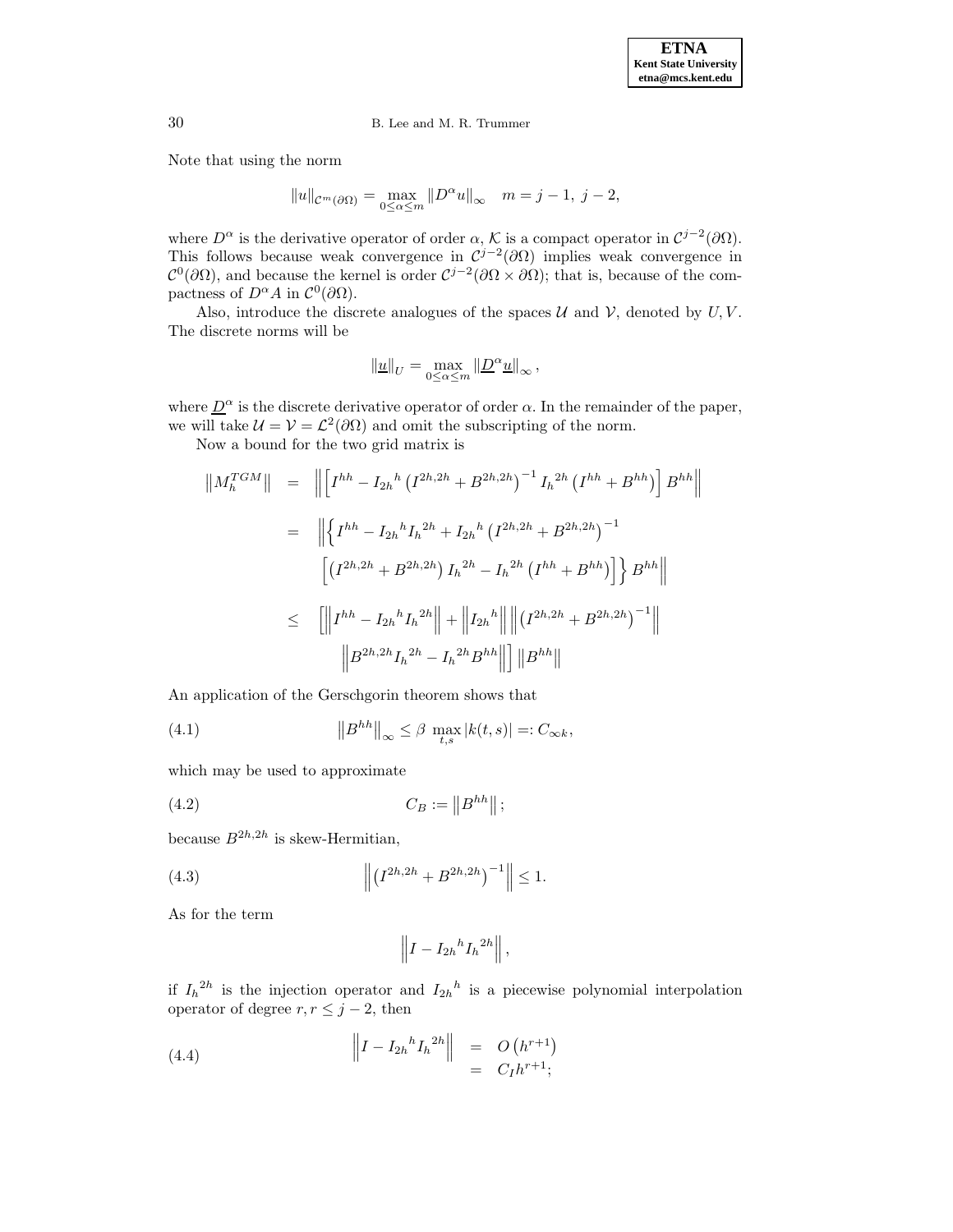and for the term

$$
\left\| I_{2h}{}^{h} \right\| =: C_p,
$$

 $C_p$  is usually about one. The remaining factor reflects the smoothness of the kernel. To obtain a computable bound on this term, let  $u \in C^{j-2}(\partial \Omega)$  and let  $\underline{u}_l$  be its grid function approximant. Note that with the trivial injection,

$$
I_h^{2h} B^l \underline{u}_l = \begin{pmatrix} \sum_{i=1}^n B^l_{1i} u_{li} \\ \sum_{i=1}^n B^l_{2i} u_{li} \\ \vdots \\ \sum_{i=1}^n B^l_{ni} u_{li} \end{pmatrix} \in \mathcal{C}^{\frac{n+1}{2}},
$$

$$
B^{l-1}I_{h}^{2h}\underline{u}_{l} = \begin{pmatrix} \sum_{i=1}^{\frac{n+1}{2}} B_{1i}^{l-1}u_{l,(2i-1)} \\ \sum_{i=1}^{\frac{n+1}{2}} B_{2i}^{l-1}u_{l,(2i-1)} \\ \cdots \\ \sum_{i=1}^{\frac{n+1}{2}} B_{\frac{n+1}{2},i}^{l-1}u_{l,(2i-1)} \end{pmatrix} = \begin{pmatrix} \sum_{i=1}^{\frac{n+1}{2}} 2B_{1,2i-1}^{l}u_{l,(2i-1)} \\ \sum_{i=1}^{\frac{n+1}{2}} 2B_{3,2i-1}^{l}u_{l,(2i-1)} \\ \cdots \\ \sum_{i=1}^{\frac{n+1}{2}} 2B_{n,2i-1}^{l}u_{l,(2i-1)} \end{pmatrix} \in \mathcal{C}^{\frac{n+1}{2}}.
$$

Taking a random row (actually we can take the row corresponding to the infinity norm for  $l = 0$ ), say row p, then

$$
C_{rB} := \|B^{l-1}I_h{}^{2h} - I_h{}^{2h}B^l\|
$$
  
\n
$$
\approx \|B^{l-1}I_h{}^{2h} - I_h{}^{2h}B^l\|_{\infty}
$$
  
\n
$$
\approx \left|2\sum_{i=1}^{\frac{n+1}{2}} B_{p,2i-1}^l u_{l,2i-1} - \sum_{i=1}^n B_{p,i} u_{l,i}\right|
$$
  
\n
$$
= \left|\sum_{i=1}^{\frac{n+1}{2}} B_{p,2i-1}^l u_{l,2i-1} - \sum_{i=1}^{\frac{n-1}{2}} B_{p,2i}^l u_{l,2i}\right|.
$$

Since  $u \in C^{j-2}(\partial\Omega)$ , if a sufficient number of nodes are used,  $u_{l,2i-1} \approx u_{l,2i}$ . Hence,

$$
\left\|B^{l-1}I_h{}^{2h} - I_h{}^{2h}B^l\right\|_{\infty} \approx \left|\sum_{i=1}^{\frac{n-1}{2}} \left(B_{p,2i-1}^l - B_{p,2i}^l\right)\right|,
$$

which is small if  $k(t, s)$  is very smooth in t, and which may be used to approximate  $C_{rB}$ .

An a priori estimate is also available. Using the periodicity of  $k(t, s)$  and  $u(s)$ , we have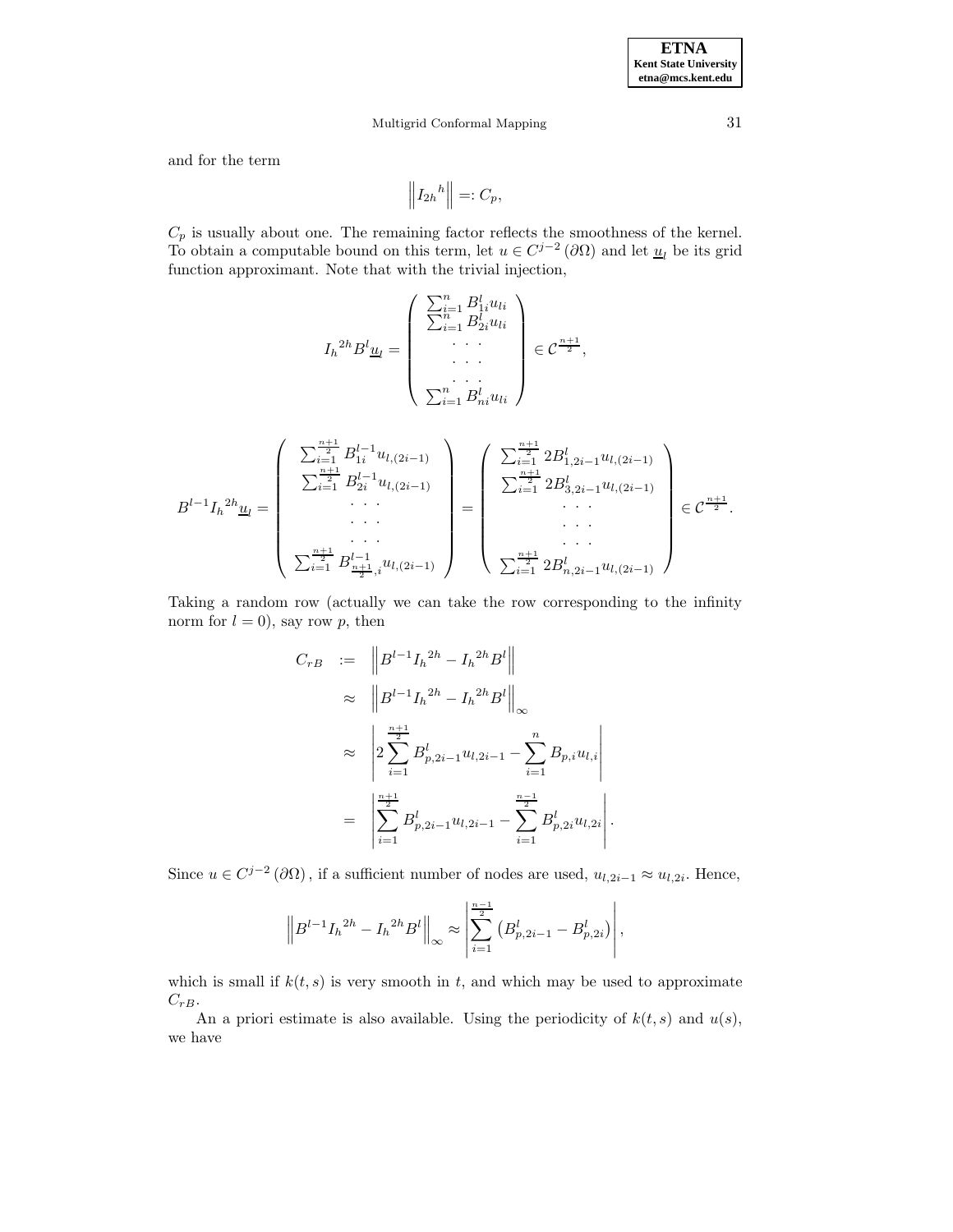$$
\left\| B^{l-1} I_h^{2h} \underline{u}_l - I_h^{2h} B^l \underline{u}_l \right\|_{\infty} \approx \left\| \left( \int_a^b k \left( (p-1)h, s \right) u(s) \, ds + error_{trap1} \right) - \left( \int_a^b k \left( (p-1)h, s \right) u(s) \, ds + error_{trap2} \right) \right\|
$$

$$
= \left| g_s^{2i-1}(\beta) - g_s^{2i-1}(0) \right| \left| C_{trap1} - 2^{2i} C_{trap2} \right| h^{2i} + O\left( h^{2i+1} \right)
$$

$$
\approx C'_{r} h^{2i},
$$

where  $i$  is the maximum integer such that

$$
g_s^{2i-3}(\beta) - g_s^{2i-3}(0) = 0,
$$
  

$$
g_s = \frac{d}{ds} (k ((p-1)h, s) u(s)).
$$

All of the bounds give

(4.5) 
$$
||M_l^{TGM}|| \leq (C_I h^{r+1} + C_p C'_{rB} h^{2i}) C_B.
$$

Remark: Suppose that on a two grid scheme, the defect equation is solved iteratively. Then a non-stationary two grid matrix can be produced:

$$
M_{h,i}^{TGM} = \left[ I^h - s_i I_{2h}{}^h I_h{}^{2h} + s_i I_{2h}{}^h (I^{2h} + B^{2h})^{-1} I_h{}^{2h} (I^h + B^h) \right] (-B^h),
$$

where  $s_i$  is a steplength parameter for the i'th iteration. A convenient way of choosing this parameter is to view the defect equation as a minimization of

$$
\psi\left(\underline{v}^{2h}\right) = \frac{1}{2} < \left(I^{2h} - B^{2h}B^{2h}\right)\underline{v}^{2h}, \underline{v}^{2h} > - < \left(I^{2h} - B^{2h}\right)\underline{d}^{2h}, \underline{v}^{2h} > \left(I^{2h} - B^{2h}\right)\underline{d}^{2h}
$$

over  $C^{\frac{n+1}{2}}$ . After p iterations on the coarse grid, we can take the resulting approximation  $v^{2h^*}$  to be a search direction, and minimize  $\psi$  along this direction. In this case,

$$
s_i = \frac{<(I^{2h} - B^{2h}) \underline{d}^{2h}, \underline{v}^{2h^*} >}{<(I^{2h} - B^{2h}) \underline{v}^{2h^*,} \underline{v}^{2h^*} >} = \frac{<\underline{d}^{2h}, (I^{2h} + B^{2h}) \underline{v}^{2h^*} >}{<(I^{2h} + B^{2h}) \underline{v}^{2h^*,} (I^{2h} + B^{2h}) \underline{v}^{2h^*} >}.
$$

The cost of computing this parameter is then about 0.25 WU's.

This strategy also can be applied throughout the multigrid w-cycle. In this case, since for each visit to level k a prolongation must be computed, there are  $2^{l-k}$ , 1 ≤  $k \leq l$ , steplength parameters to be formed on this level. Each of these parameters requires  $\left[2^{-(l+k+1)}\right]^2$  WU's to form. Hence, omitting the cost of the level  $k = 1$ , which is free if an exact solver is used on the coarsest grid, the total cost is

$$
2^{-2} [1 + 2^{-1} + \dots + 2^{-l+2}]
$$
 WU's  $\approx \frac{1}{2}$  WU's.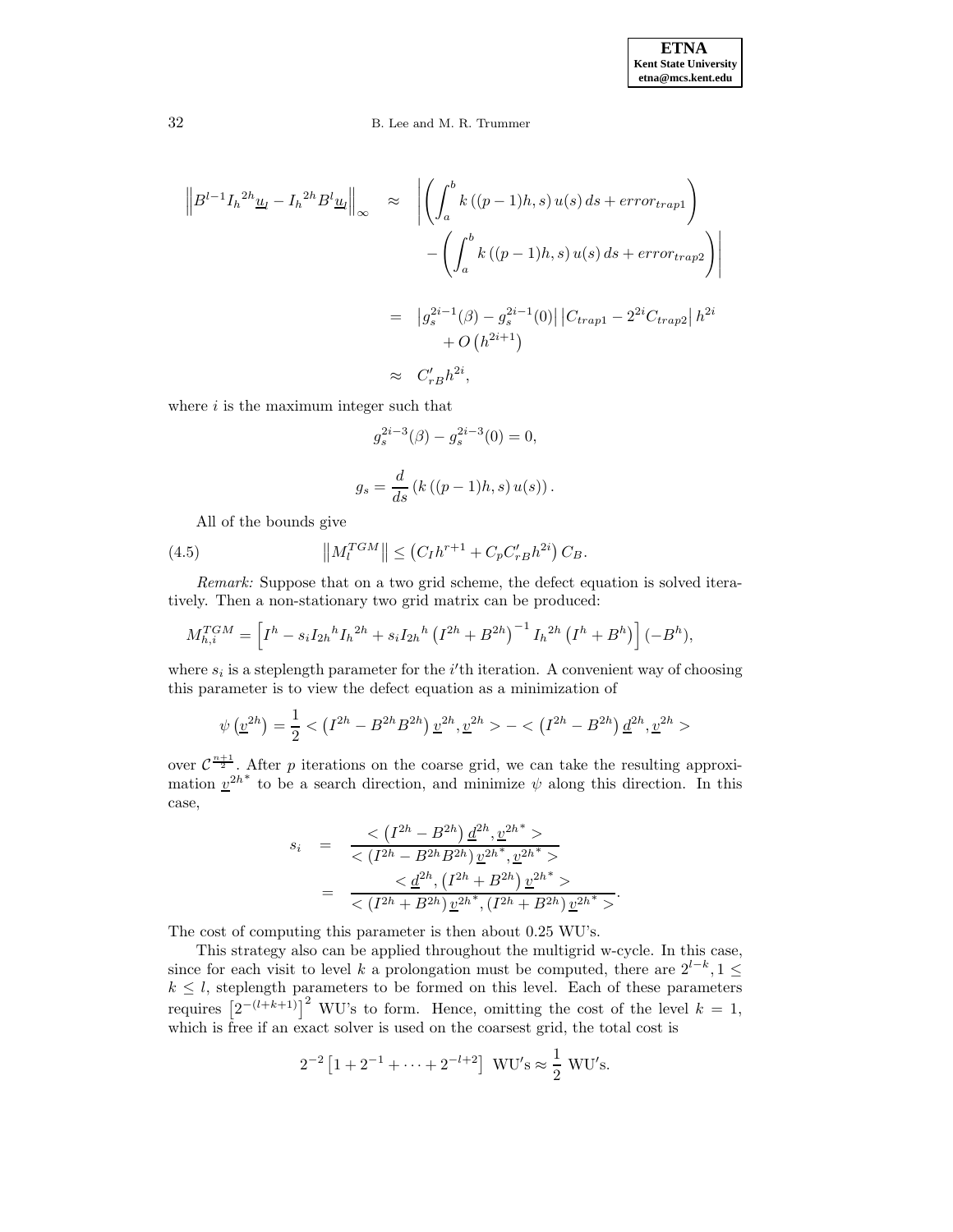Turning to the full modified w-cycle, the iteration matrix is

$$
M^{l} = \left[ I^{l} - I_{l-1}^{l} \left( I^{l-1} + A^{l-1} B^{l-1} A^{l-1} \right) \left( I^{l-1} + B^{l-1} \right)^{-1} \right]
$$

$$
I_{l}^{l-1} \left( I^{l} + B^{l} \right) \right] (-B^{l}) \quad l \ge 1,
$$

where  $A^{l-1}$  is defined recursively by

$$
A^{l-1} = \left[ I^{l-1} - I_{l-2}{}^{l-1} \left( I^{l-2} + A^{l-2} B^{l-2} A^{l-2} \right) \left( I^{l-2} + B^{l-2} \right)^{-1} \right]
$$

$$
I_{l-1}{}^{l-2} \left( I^{l-1} + B^{l-1} \right)
$$

with  $A^0 = 0$ .

Proof. First, multigrid has the form

(4.6) 
$$
\underline{x}_l^j = M^l \underline{x}_l^{j-1} + N^l \underline{f}_l.
$$

Assuming that the iteration matrix is given by the above formula, by following the algorithm, one can see that

$$
N^{l} = I^{l} + I_{l-1}^{l} \left( I^{l-1} + A^{l-1} B^{l-1} A^{l-1} \right) \left( I^{l-1} + B^{l-1} \right)^{-1} I_{l}^{l-1} (-B^{l})
$$

if smoothing is performed, and

$$
N^{l} = I_{l-1}^{l} \left( I^{l-1} + A^{l-1} B^{l-1} A^{l-1} \right) \left( I^{l-1} + B^{l-1} \right)^{-1} I_{l}^{l-1}
$$

if no smoothing is performed. Now the solution of the discretized system is a fixed point of the Picard smoother:

$$
\underline{x}_l = -B^l \underline{x}_l + \underline{f}_l.
$$

Replacing  $M^l$  and  $N^l$  with the above expressions, it can be shown easily that  $\underline{x}_l$  is also a fixed point of the multigrid scheme.

It is clear that the formula holds for  $l = 1$ . Let it also hold for  $l - 1$ . Then for l, the iteration matrix is of the form

$$
C^l B^l,
$$

where  $C^l$  is the coarse grid correction operator. For simplicity, take  $\underline{f}_l$  to be zero. In this case, we have

$$
\underline{d}_{l-1} = I_l^{l-1} \left( I^l + B^l \right) \hat{\underline{x}}_l,
$$

and

(4.7) 
$$
\underline{u}_{l-1}^j = M^{l-1} \underline{u}_{l-1}^{j-1} + N^{l-1} \underline{d}_{l-1}.
$$

Now when smoothing is performed,

$$
N^{l-1} = I^{l-1} - I_{l-2}{}^{l-1} (I^{l-2} + A^{l-2} B^{l-2} A^{l-2}) (I^{l-2} + B^{l-2})^{-1} I_{l-1}{}^{l-2} B^{l-1}
$$
  
= 
$$
I^{l-1} - I_{l-2}{}^{l-1} (I^{l-2} + A^{l-2} B^{l-2} A^{l-2}) (I^{l-2} + B^{l-2})^{-1} \times
$$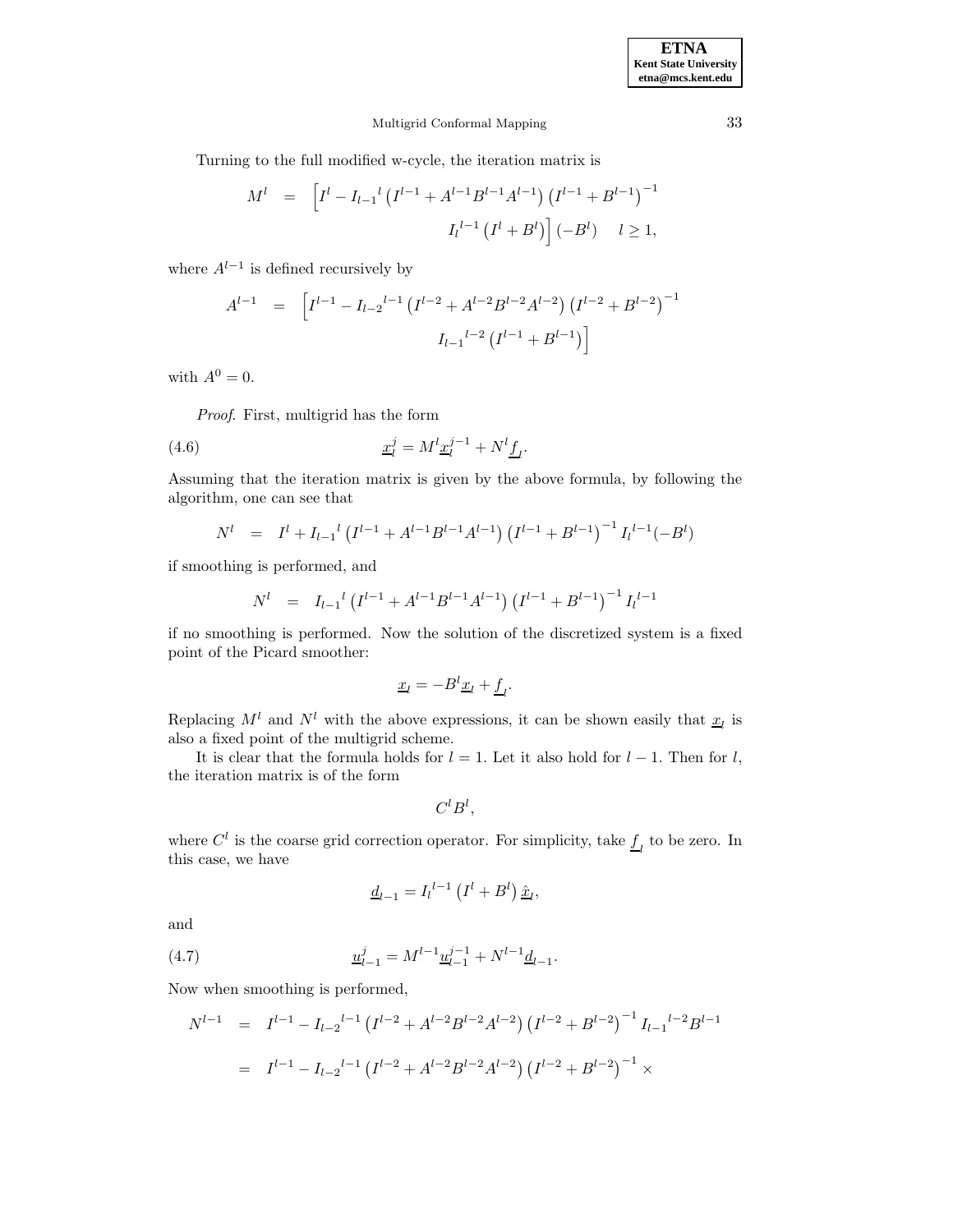$$
I_{l-1}^{l-2} (I^{l-1} + B^{l-1}) B^{l-1} (I^{l-1} + B^{l-1})^{-1}
$$
  
= 
$$
\left[ I^{l-1} + B^{l-1} - I_{l-2}^{l-1} (I^{l-2} + A^{l-2} B^{l-2} A^{l-2}) (I^{l-2} + B^{l-2})^{-1} \right]
$$

$$
I_{l-1}^{l-2} (I^{l-1} + B^{l-1}) B^{l-1} \right] (I^{l-1} + B^{l-1})^{-1}
$$
  
= 
$$
(I^{l-1} - M^{l-1}) (I^{l-1} + B^{l-1})^{-1};
$$

and when no smoothing is performed,

$$
N^{l-1} = I_{l-2}{}^{l-1} (I^{l-2} + A^{l-2}B^{l-2}A^{l-2}) (I^{l-2} + B^{l-2})^{-1} I_{l-1}{}^{l-2}
$$
  
\n
$$
= I_{l-2}{}^{l-1} (I^{l-2} + A^{l-2}B^{l-2}A^{l-2}) (I^{l-2} + B^{l-2})^{-1} I_{l-1}{}^{l-2}
$$
  
\n
$$
(I^{l-1} + B^{l-1}) (I^{l-1} + B^{l-1})^{-1}
$$
  
\n
$$
= (I^{l-1} + B^{l-1})^{-1} - [I^{l-1} - I_{l-2}{}^{l-1} (I^{l-2} + A^{l-2}B^{l-2}A^{l-2})
$$
  
\n
$$
(I^{l-2} + B^{l-2})^{-1} I_{l-1}{}^{l-2} (I^{l-1} + B^{l-1}) (I^{l-1} + B^{l-1})^{-1}
$$
  
\n
$$
= (I^{l-1} - A^{l-1}) (I^{l-1} + B^{l-1})^{-1}.
$$

Because we omit smoothing first, and then smooth at the second call, using the initial approximation  $\underline{u}_{l-1}^0 = 0$ , (4.7) gives

$$
\underline{u}_{l-1}^2 = -A^{l-1}B^{l-1} (I^{l-1} - A^{l-1}) (I^{l-1} + B^{l-1})^{-1} \underline{d}_{l-1} + (I^{l-1} + A^{l-1}B^{l-1})
$$

$$
(I^{l-1} + B^{l-1})^{-1} \underline{d}_{l-1}
$$

$$
= (I^{l-1} + A^{l-1}B^{l-1}A^{l-1}) (I^{l-1} + B^{l-1})^{-1} I_l^{l-1} (I^l + B^l) \hat{\underline{x}}_l.
$$

Interpolating this defect solution, we have

$$
C^{l} B^{l} \tilde{\underline{x}}_{l} = -B^{l} \tilde{\underline{x}}_{l} - I_{l-1}^{l} \underline{u}_{l-1}^{2},
$$
  
= 
$$
- \left[ I^{l} - I_{l}^{l-1} (I^{l-1} + A^{l-1} B^{l-1} A^{l-1}) (I^{l-1} + B^{l-1})^{-1} \right. \left. I_{l}^{l-1} (I^{l} + B^{l}) \right] B^{l} \tilde{\underline{x}}_{l},
$$

where  $\underline{\tilde{x}}_l$  satisfies

$$
\underline{\hat{x}}_l = -B^l \underline{\tilde{x}}_l + \underline{f}_l.
$$

Hence,

$$
C^{l} = -\left[I^{l} - I_{l}^{l-1} \left(I^{l-1} + A^{l-1} B^{l-1} A^{l-1}\right) \left(I^{l-1} + B^{l-1}\right)^{-1} I_{l}^{l-1} \left(I^{l} + B^{l}\right)\right].
$$

As for a bound on this iteration matrix, we have

 $\|M^l\|$   $\leq$   $\|A^l\| \|B^l\|$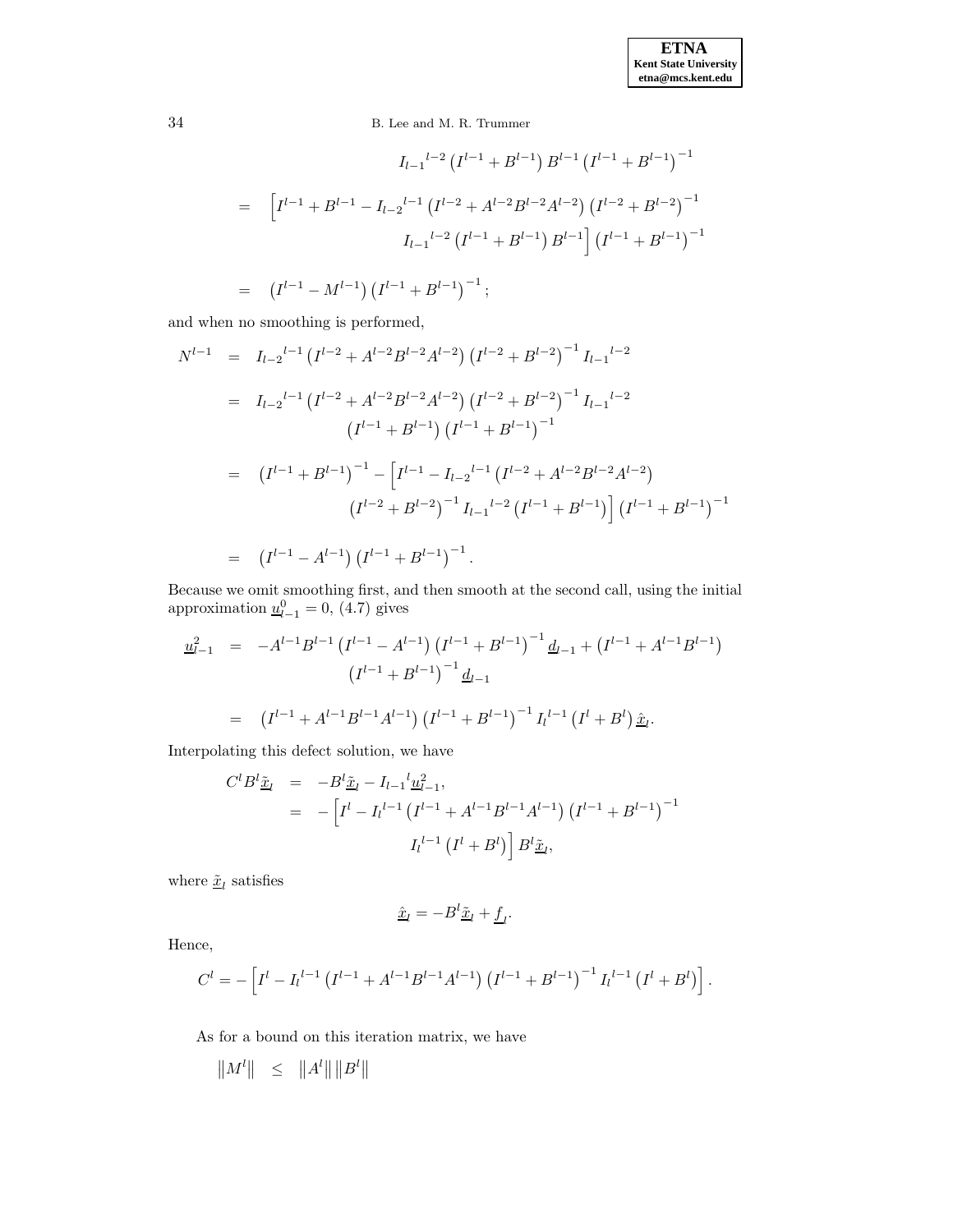**ETNA Kent State University etna@mcs.kent.edu**

Multigrid Conformal Mapping 35

$$
(4.8) = \| \left[ A_l^{TGM} - I_l^{l-1} A^{l-1} B^{l-1} A^{l-1} (I^{l-1} + B^{l-1})^{-1} I_l^{l-1} (I^l + B^l) \right] \| \| B^l \|
$$
  

$$
\leq \left[ \| A_l^{TGM} \| + \| I_l^{l-1} \| \| A^{l-1} \|^2 \| B^{l-1} \| (C_r + C_s C_r' B h_l^{2i}) \right] \| B^l \|.
$$

Since

$$
||Al|| \le ||AlTGM|| + C* ||Al-1||2,
$$

where  $C^* = O(C_p C_B C_r)$ , the recurrence for the upper bound on  $||A^l||$  then satisfies

$$
\begin{cases} v_1 \leq v, \\ v_l \leq v + C^* v_{l-1}^2, \end{cases}
$$

where  $v := \max_l \{ \|A_l^{TGM}\| \}$ , or

(4.9) 
$$
\begin{cases} u_1 \leq C^*v, \\ u_l \leq C^*v + u_{l-1}^2, \end{cases}
$$

if we let  $u_l = C^*v_l$ . In the case of equality, (4.9) becomes a nonlinear difference equation. In this situation, consider the polynomial

$$
x^2 - x + C^* v.
$$

Restricting to only real roots, we must enforce the condition

$$
(4.10)\qquad \qquad v \le \frac{1}{4C^*}
$$

(we must choose  $h_1$  small enough for this condition to hold!) so that the roots are

$$
r_1 = \frac{1}{2} + \frac{\sqrt{1 - 4vC^*}}{2} \qquad \left(\frac{1}{2} \le r_1 < 1\right),
$$

and

$$
r_2 = 1 - r_1 \qquad \left(0 < r_2 \le \frac{1}{2}\right).
$$

Now because the term  $u_l$  converges to  $r_2$  if v is sufficiently small,

$$
v_l \longrightarrow \frac{r_2}{C^*},
$$

and referring to (4.8),

$$
||M^{l}|| \longrightarrow \frac{r_2}{C^*} ||B^{l}|| = \frac{r_2}{\hat{C}},
$$

where  $\hat{C} = O(C_p C_r)$ . Or, using the restriction on v

$$
\left\{\n \begin{array}{ll}\n u_1 \leq & 0.25, \\
u_l \leq & 0.25 + u_{l-1}^2\n \end{array}\n\right.,
$$

we have  $u_l \leq 0.5$  for all l. Hence,

$$
||M^l|| \le \frac{1}{2\hat{C}} \text{ for all } l.
$$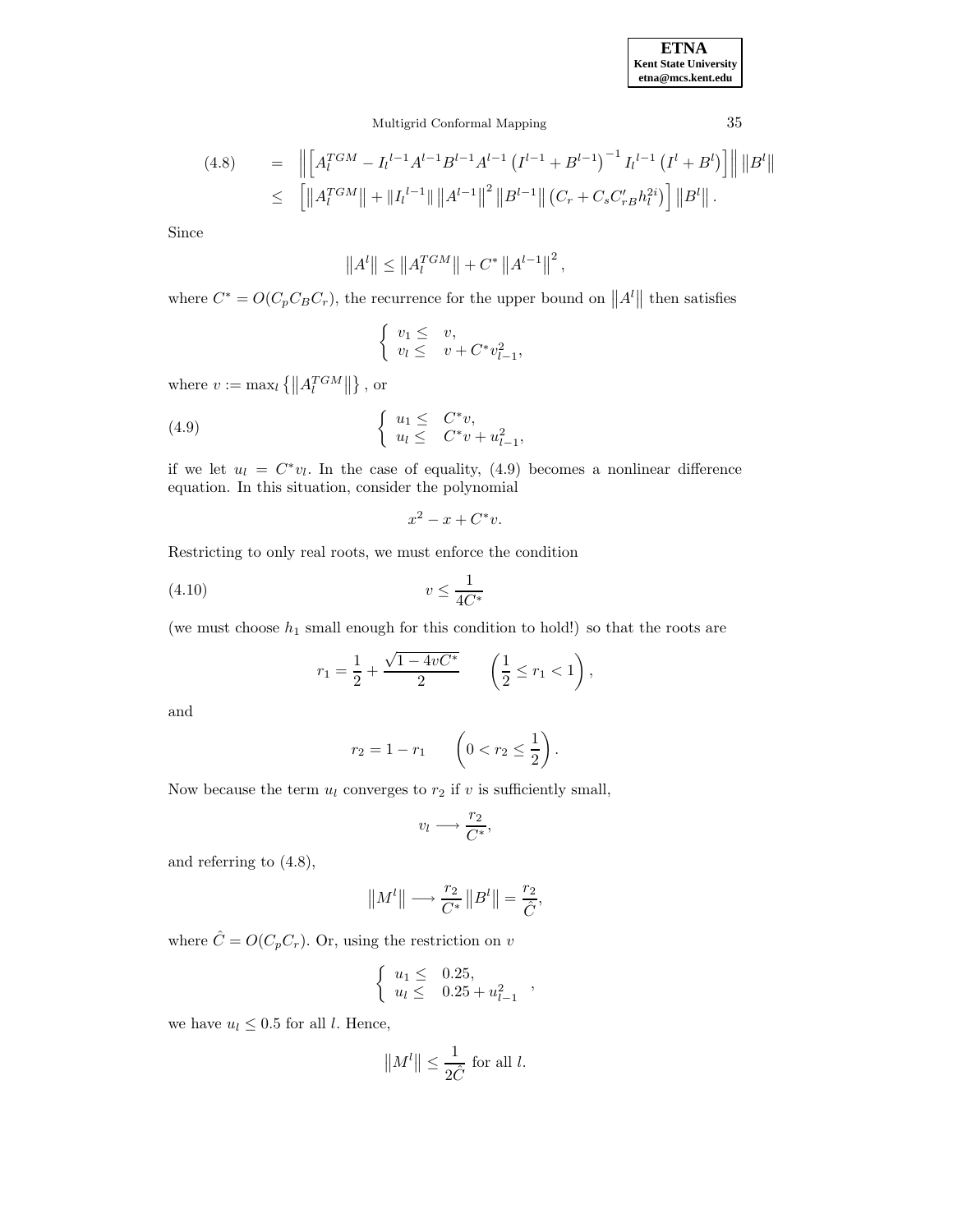For the strict inequality case, assuming that the sequence converges to say b, then

$$
b < C^*v + b^2,
$$

implying that  $b > r_1$  or  $b < r_2$ . Again, (4.10) will enforce

$$
||M^l|| < \frac{1}{2\hat{C}} \text{ for all } l.
$$

The above analyses show that

$$
||M^{l}|| \leq ||M_l^{TGM}|| + Dh_l^r ||M_l^{TGM}||
$$
  
=  $C^{TGM} (1 + Dh_l^r) h_l^r,$ 

where  $Dh_l^r = O(1)$ . Hence, the w-cycle is indeed a perturbation of the two-grid scheme.  $\Box$ 

*Remark* 1. The restriction on  $v$  is a bit stronger than is needed. Since l is usually of  $O(1)$ , we can allow v to be larger than  $\frac{1}{4C^*}$ . But then vice-versa, if v is too large, which occurs if the boundary is not very smooth (i.e.,  $||B^{l-1}I_h^{2h} - I_h^{2h}B^l||$  is large), we can expect the multigrid procedure to fare poorly. This in fact was observed in the experiments.

Remark 2. The major cost of a w-cycle is of course the reconstruction of the matrix. It is thus desirable that as few fine grid iterations as possible should be performed. One method that even avoids constructing the finer matrices is to approximate these using sufficiently high degree polynomial interpolants of the coarser matrices. This works well if the kernel or boundary is very smooth. But to show convergence of such a scheme, bounds of the polynomial interpolation operator must be incorporated into the above analyses. Moreover, the accuracy may not be as good as when one reconstructs the matrix because of the "spectral" accuracy of the trapezoid method for our equations.



FIG. 5.1. Inverted ellipse,  $p = 0.1$ 

**5. Numerical examples.** The boundaries that we experimented with are the same as those described in [12]. The experiments were conducted on Sun 4/670 with two processors. As in the paper [12] the boundary correspondence function  $\theta(t)$  is computed using the formula

$$
\theta(t) = arg \left[ -i\eta^2(t)\dot{z}(t) \right],
$$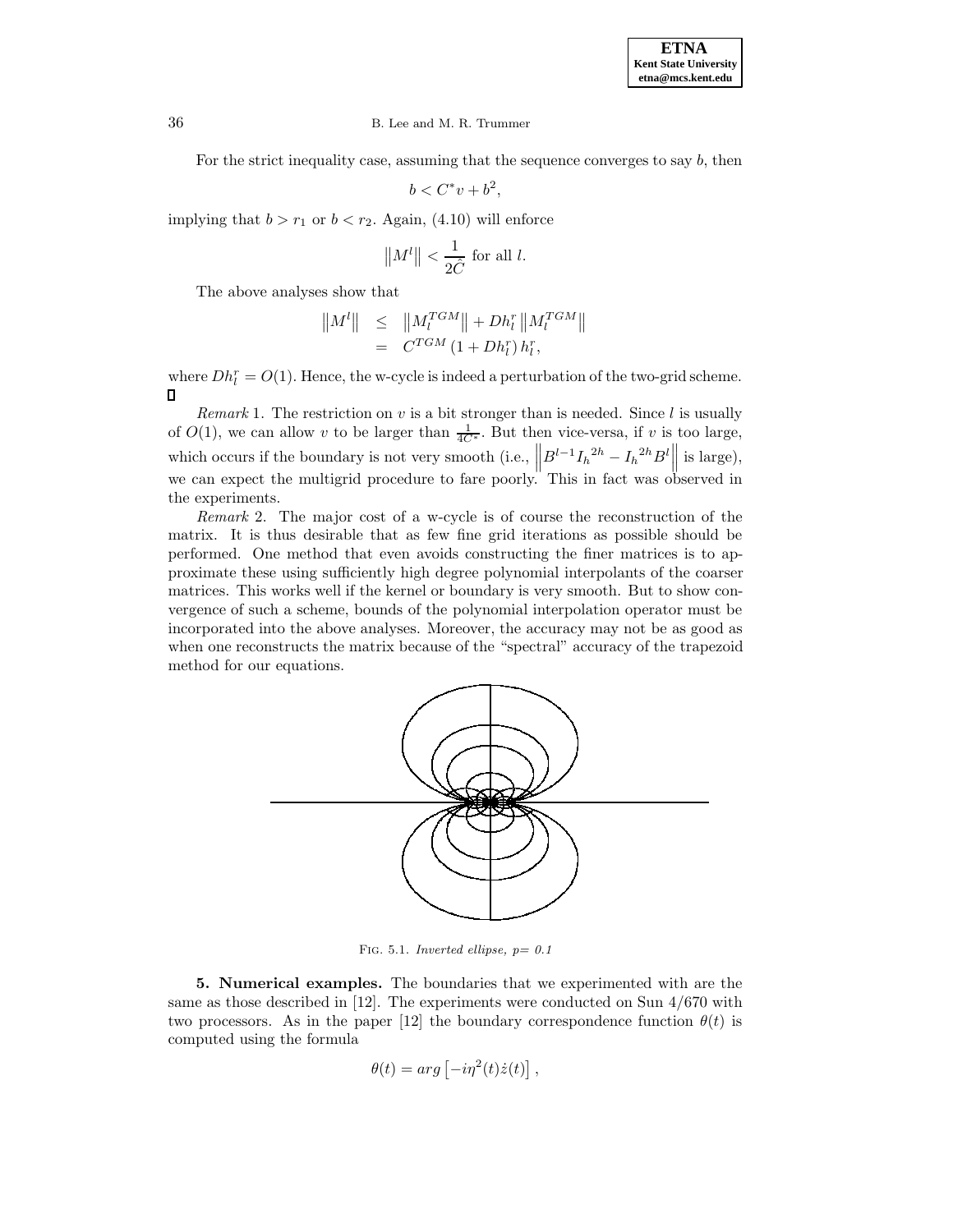

|                                                                                             |  | TABLE 5.1 |  |  |
|---------------------------------------------------------------------------------------------|--|-----------|--|--|
| Inverted ellipse, CPU times (in seconds) and errors for multigrid W-cycle and CG algorithm. |  |           |  |  |

|                  | $p = 0.2$ |            | $p = 0.1$  |            | $p = 0.05$ |           |
|------------------|-----------|------------|------------|------------|------------|-----------|
| $\boldsymbol{n}$ | mgw       | cg         | mgw        | cg         | mgw        | cg        |
| 128              | 0.8       | 0.8        | 0.9        | 0.8        | 1.1        | 0.9       |
|                  | $1.06e-4$ | $1.12e-4$  | 8.78e-2    | 8.81e-2    | $7.51e-1$  | $7.52e-1$ |
| 256              | 2.2       | 2.5        | 2.6        | 2.4        | 3.8        | 2.4       |
|                  | 1.87e-7   | 1.77e-7    | $4.72e-3$  | $4.31e-3$  | $2.43e-1$  | $2.43e-1$ |
| 512              | 7.1       | 10.3       | 7.1        | 9.1        | 11.0       | 9.1       |
|                  | 7.37e-11  | $3.12e-11$ | $2.64e-5$  | $2.14e-5$  | $5.8e-2$   | $5.8e-2$  |
| 1024             | 25.9      | 46.2       | 26.1       | 42.3       | 43.1       | 38.0      |
|                  | 1.67e-14  | $4.44e-15$ | $6.73e-8$  | $6.62e-8$  | $3.00e-3$  | $3.01e-3$ |
| 2048             |           |            | 104.4      | 213.8      | 139.2      | 180.5     |
|                  |           |            | $5.16e-12$ | $1.95e-11$ | $7.22e-6$  | 7.55e-5   |
| 4096             |           |            |            |            | 558.8      | 912.8     |
|                  |           |            |            |            | $2.61e-8$  | $2.66e-8$ |

the inverse Riemann mapping function is approximated by an  $m-1$  degree trigonometric polynomial using  $m$  equally-spaced nodes on the unit circle, and the symmetry of the domain is exploited. The error is taken to be  $\|\theta_n - \theta\|_{\infty}$  (numerically computed by evaluating the difference at  $n = 120$  equally-spaced points in the parameter interval of the underlying integral equation).

EXAMPLE 1 (**Inverted Ellipse**  $(0 < p \le 1)$ .).

$$
z(t) = \sqrt{1 - (1 - p^2) \cos^2 t} e^{it},
$$
  
\ntan  $t = p \tan \theta(t)$ .

Table 5.1 shows the results for the multigrid w-cycle and the generalized conjugate gradient method. For each  $n$ , both the cpu time (top value) and the accuracy (bottom value) are given. For the w-cycle, the coarsest grid was chosen such that the coarsest two-grid matrix had an approximate norm of less than .25, and for the conjugate gradient method, we chose the initial approximation to be the forcing term. Both iterations were stopped once the norm of the residual was smaller than the square of the approximate discretization error.

As  $p \rightarrow 0$ , the domain has a sharp "pinch," making the problem harder (see<sup>3</sup>) Figure 5.1). We can see that the w-cycle is substantially faster only after enough points are used to decrease the discretization error.

EXAMPLE 2 (**Ellipse**  $(0 \le \epsilon < 1$ , **eccentricity** =  $\frac{1+\epsilon}{1-\epsilon}$ ) ).

$$
z(t) = e^{it} + \epsilon e^{-it},
$$
  
\n
$$
\theta(t) = t + 2 \sum_{m=1}^{\infty} \frac{(-1)^m}{m} \frac{\epsilon^m}{1 + \epsilon^{2m}} \sin(2mt).
$$

Problems arise once the eccentricity is  $\geq 20.0$ . These values correspond to very thin ellipses.

Figure 5.2 is a logscale graph of the error of the boundary correspondence function for eccentricity = 25.0.

<sup>&</sup>lt;sup>3</sup> Due to scaling, the contours do not appear to intersect at right angles.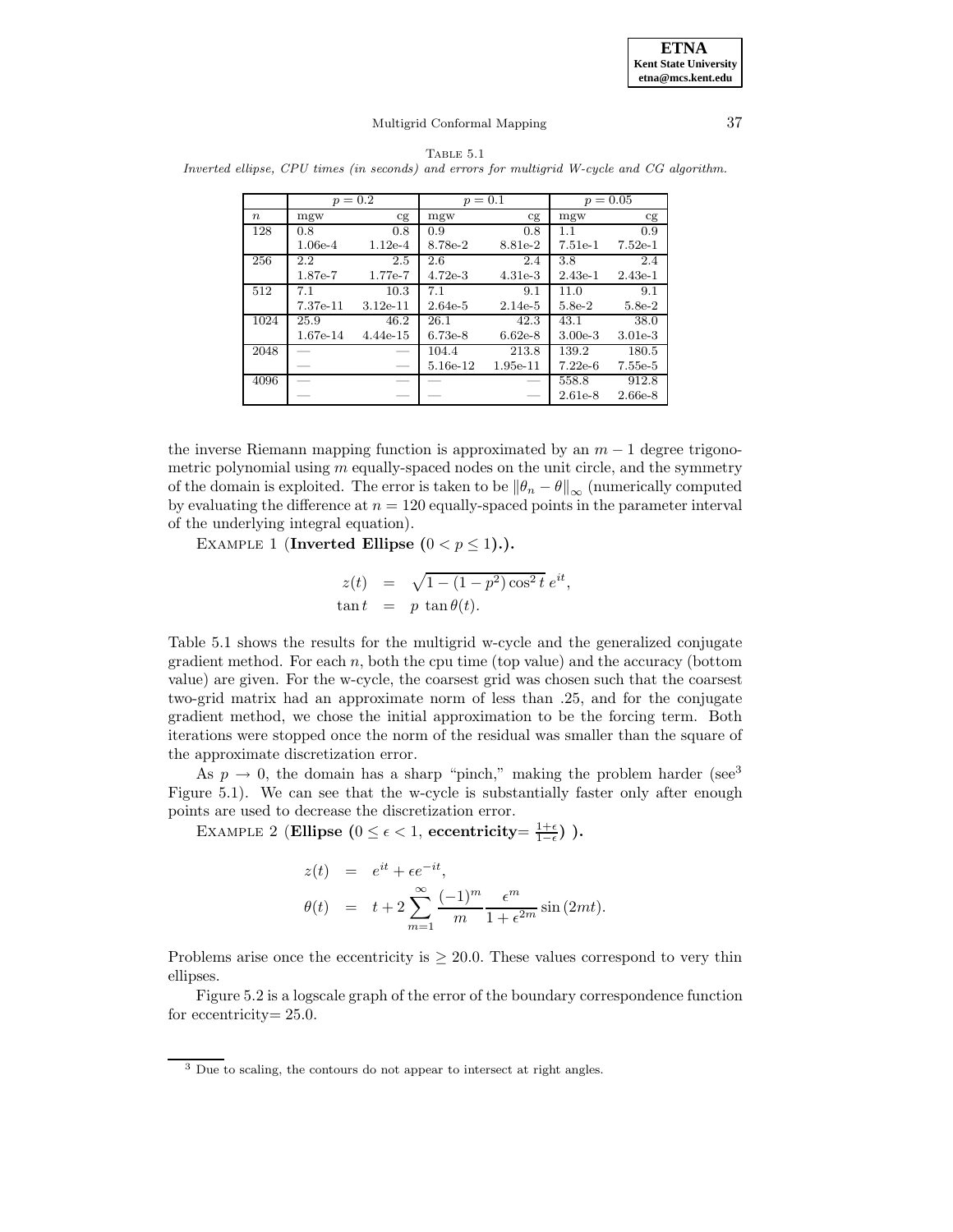38 B. Lee and M. R. Trummer



FIG. 5.2. Boundary correspondence function error for the ellipse, eccentricity=  $25.0$ 

TABLE  $5.2\,$ Ellipse,  $\hat{\epsilon} = eccentricity = \frac{1+\epsilon}{1-\epsilon}$ 

|                  |           | $\hat{\epsilon} = 5.0$ |            | $\hat{\epsilon} = 10.0$ | $\hat{\epsilon} = 20.0$ |           | $\hat{\epsilon} = 25.0$ |           |
|------------------|-----------|------------------------|------------|-------------------------|-------------------------|-----------|-------------------------|-----------|
| $\boldsymbol{n}$ | mgw       | cg                     | mgw        | cg                      | mgw                     | cg        | mgw                     | cg        |
| 128              | .9        | 1.0                    | 1.2        | $1.0\,$                 |                         |           |                         |           |
|                  | $1.14e-6$ | $1.12e-6$              | 2.76e0     | 3.01e0                  |                         |           |                         |           |
| 256              | 3.3       | 3.7                    | 2.8        | 3.5                     |                         |           |                         |           |
|                  | 1.89e-11  | $5.09e-14$             | $7.60e-5$  | 5.46e-4                 |                         |           |                         |           |
| 512              |           |                        | 13.8       | 16.8                    | 9.4                     | 14.9      | 15.7                    | 22.2      |
|                  |           |                        | $4.92e-11$ | $2.26e-10$              | 1.49e0                  | 3.05e0    | 3.13e0                  | 3.13e0    |
| 1024             |           |                        | 35.0       | 71.8                    | 35.1                    | 84.3      | 52.1                    | 95.9      |
|                  |           |                        | 3.40e-12   | $4.35e-12$              | $4.02e-4$               | $2.74e-5$ | $1.05e-3$               | 1.81e-3   |
| 2048             |           |                        |            |                         | 138.1                   | 363.1     | 137.1                   | 409.2     |
|                  |           |                        |            |                         | 3.83e-7                 | 5.38e-7   | 1.85e-4                 | $9.89e-5$ |

EXAMPLE 3 (**Epitrochoid**  $(0 \leq \alpha < 1)$ ).

$$
z(t) = e^{it} + \frac{\alpha}{2}e^{2it}
$$
  

$$
\theta(t) = t.
$$

As  $\alpha \to 1$ , a cusp forms at  $-\frac{1}{2}$ . This non-smoothness creates some difficulties for both methods, especially for the multigrid iteration since interpolations are involved. A graph of the real part of the Szegő kernel reflects this (see Figure 5.3).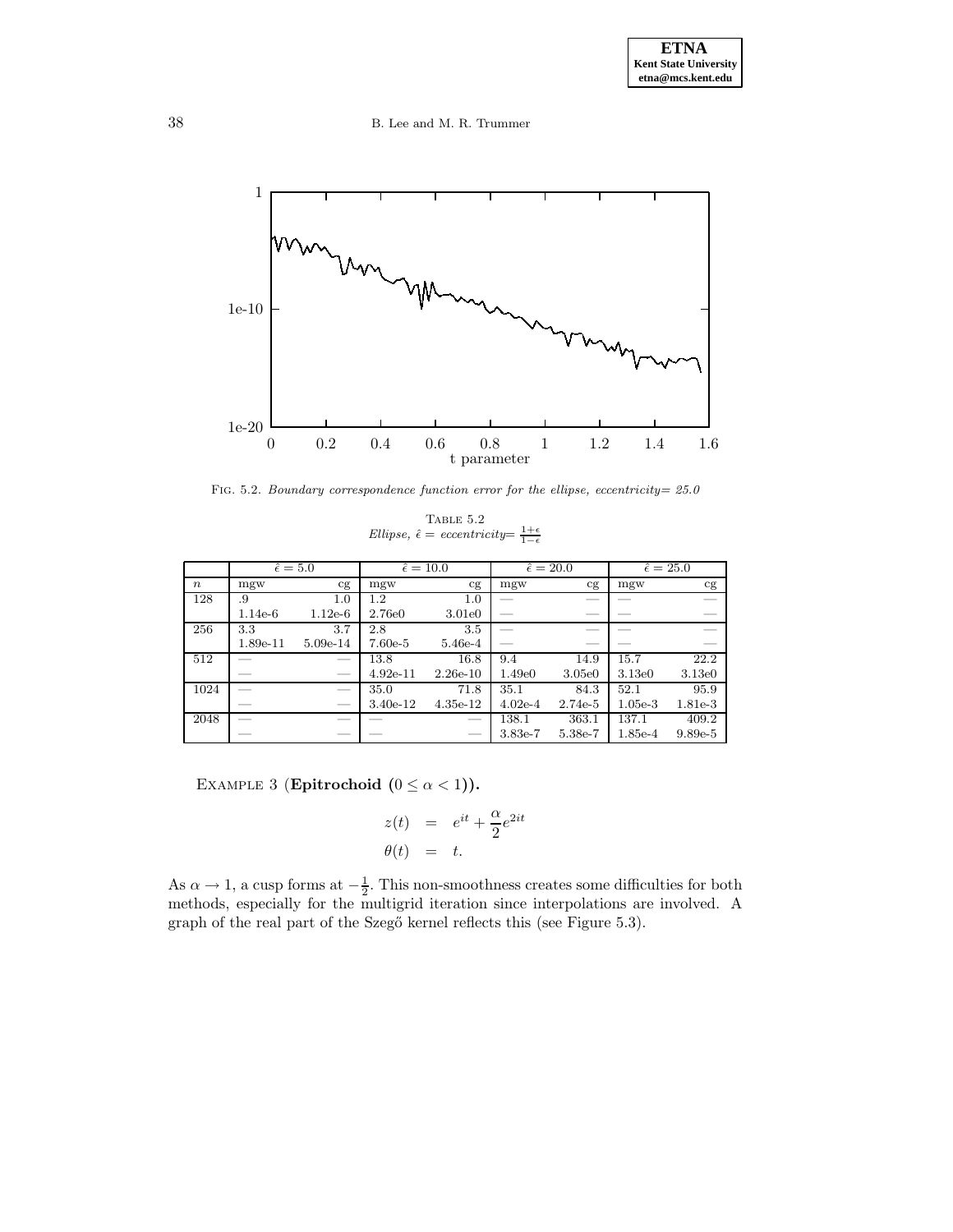### Table 5.3 Epitrochoid

|                  | $\alpha = 0.9$ |            | $\alpha = 0.95$ |            | $\alpha = 0.99$ |           |
|------------------|----------------|------------|-----------------|------------|-----------------|-----------|
| $\boldsymbol{n}$ | mgw            | cg         | mgw             | cg         | mgw             | cg        |
| 64               | 1.1            | 0.8        | 1.1             | 0.7        | 1.0             | 0.8       |
|                  | $4.69e-6$      | $4.55e-6$  | 5.97e-4         | 5.93e-4    | $5.32e-2$       | $5.18e-2$ |
| 128              | 2.9            | 2.0        | 2.8             | 1.9        | 3.4             | 3.3       |
|                  | 1.70e-9        | $3.59e-9$  | $2.79e-6$       | $2.67e-6$  | $6.19e-3$       | $6.14e-3$ |
| 256              | 9.8            | 8.2        | 9.4             | 8.2        | 11.6            | 8.0       |
|                  | 7.44e-15       | $2.66e-15$ | $1.32e-9$       | $1.23e-9$  | $3.83e-4$       | 3.87e-4   |
| 512              |                |            | 36.8            | 34.0       | 36.8            | 37.9      |
|                  |                |            | $3.15e-14$      | $1.19e-13$ | $1.06e-6$       | $9.74e-7$ |
| 1024             |                |            |                 |            | 215.7           | 196.4     |
|                  |                |            |                 |            | $6.20e-9$       | $6.20e-9$ |
| 2048             |                |            |                 |            | 594.6           | 781.9     |
|                  |                |            |                 |            | $4.61e-13$      | 3.56e-13  |



FIG. 5.3. Real part of the Szegő kernel fo the epitrochoid,  $\alpha = 0.99$ .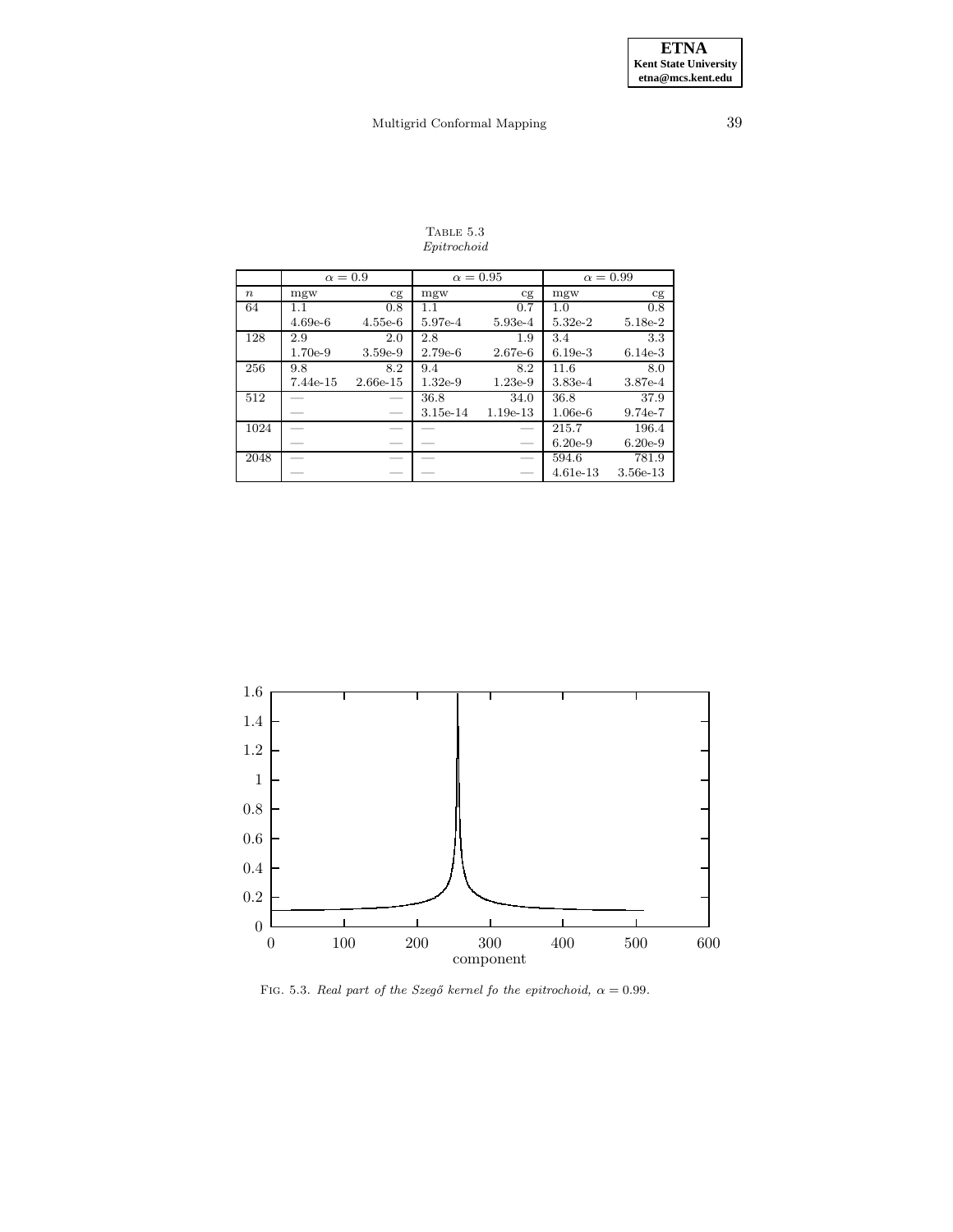TABLE  $5.4\,$ Oval of Cassini

|                  | $\alpha = 0.99$ |                          | $\alpha = 0.999$ |            | $\alpha = 0.9999$ |           |
|------------------|-----------------|--------------------------|------------------|------------|-------------------|-----------|
| $\boldsymbol{n}$ | mgw             | cg                       | mgw              | cg         | mgw               | cg        |
| 128              | 1.0             | 0.8                      | 0.9              | 0.8        | 1.1               | 0.9       |
|                  | 4.87e-6         | $1.89e-6$                | $6.89e-3$        | $6.68e-3$  | $3.25e-1$         | $3.33e-1$ |
| 256              | 2.8             | 2.5                      | $2.2\,$          | 2.2        | 2.3               | 2.3       |
|                  | $7.13e-11$      | $1.57e-11$               | $9.03e-5$        | $8.52e-5$  | $3.50e-2$         | $3.52e-2$ |
| 512              | 9.3             | 10.1                     | 7.3              | 8.1        | 7.2               | 8.1       |
|                  | 2.38e-14        | 2.38e-14                 | 1.71e-7          | $7.23e-8$  | $1.96e-3$         | $1.98e-3$ |
| 1024             |                 |                          | 28.3             | 38.2       | 28.3              | 30.2      |
|                  |                 |                          | $6.51e-11$       | 2.31e-12   | 8.67e-6           | $1.09e-5$ |
| 2048             |                 |                          | 150.3            | 182.3      | 112.5             | 148.8     |
|                  |                 | $\overline{\phantom{0}}$ | 1.67e-13         | $1.67e-13$ | 3.56e-9           | $4.19e-9$ |
| 4096             |                 |                          |                  |            | 451.1             | 721.1     |
|                  |                 |                          |                  |            | 1.67e-12          | 1.67e-12  |

EXAMPLE 4 (**Oval of Cassini**  $(0 \leq \alpha < 1)$ ).

$$
|z - \alpha| |z + \alpha| = 1,
$$
  
\n
$$
z(t) = (\alpha^2 \cos 2t + \sqrt{1 - \alpha^4 \sin^2 2t})^{\frac{1}{2}} e^{it},
$$
  
\n
$$
\theta(t) = t - \frac{1}{2} arg(w(t)),
$$

where

$$
w(t) = \sqrt{1 - \alpha^4 \sin^2 2t} + i\alpha^2 \sin 2t.
$$

This smooth corpuscle-shaped domain is quickly solved by both methods.



FIG. 5.4. Oval of Cassini,  $\alpha = 0.95$ 

Example 5 (**Unit square).**

$$
\cos(\theta(t)) = dn(Ky),
$$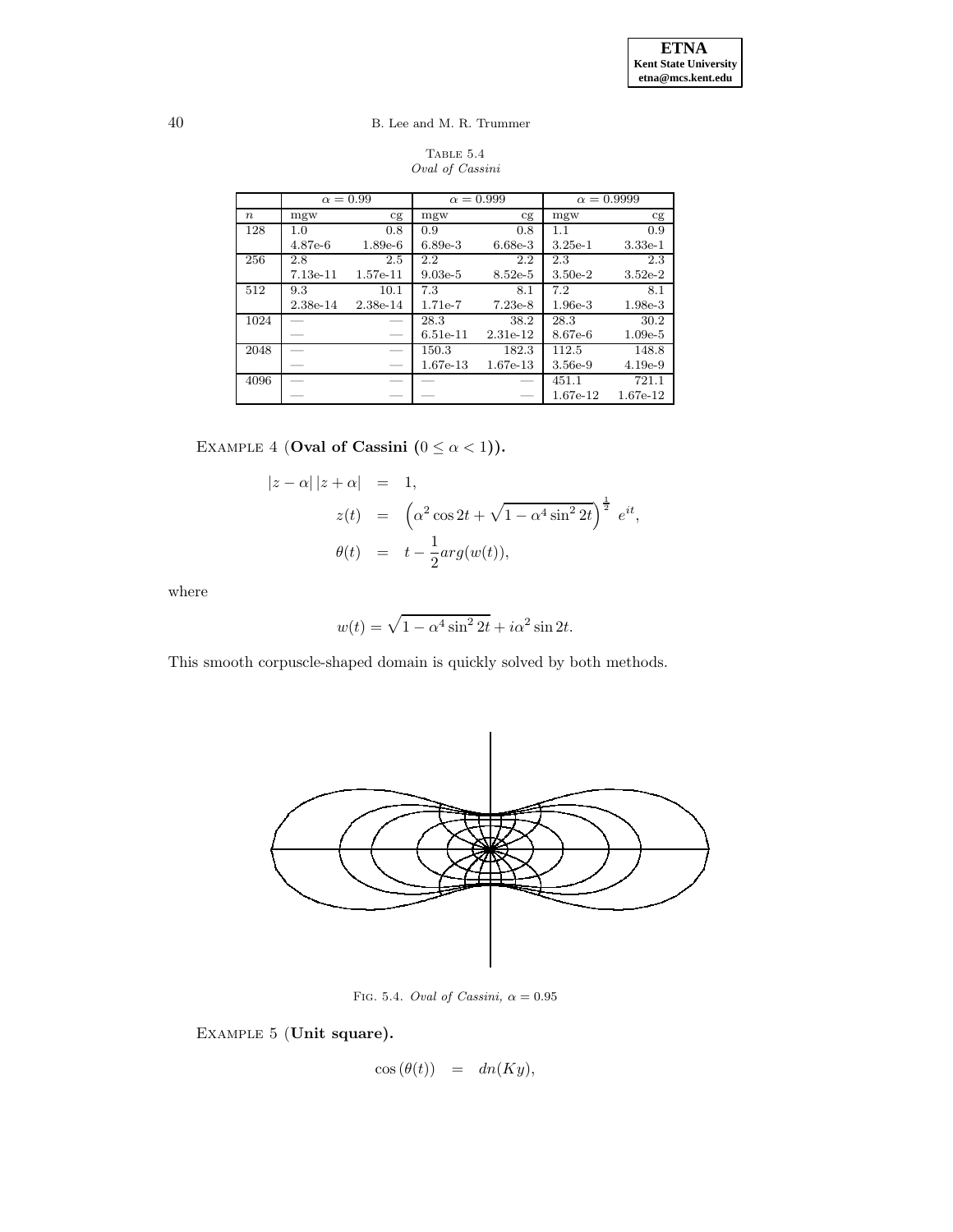**ETNA Kent State University etna@mcs.kent.edu**

# Multigrid Conformal Mapping 41

| TABLE 5.5   |
|-------------|
| Unit square |

| $\boldsymbol{n}$ | mgw       | Cg        |
|------------------|-----------|-----------|
| 256              | 1.1       | 0.9       |
|                  | $7.51e-4$ | 7.38e-4   |
| 512              | 3.7       | 2.3       |
|                  | $4.01e-4$ | 4.06e-4   |
| 1024             | 13.7      | 8.2       |
|                  | $1.59e-4$ | 1.61e-4   |
| 2048             | 54.1      | 34.5      |
|                  | $6.00e-5$ | $6.09e-5$ |

where  $dn$  denotes the Jacobian elliptic function. This boundary is only continuous, and the tangents at the corners are not even defined. We define these values as in [12]: these tangents point in the directions of the sums of their adjacent sides. Hence, we can expect some problems in the multigrid cycle (see Table 5.5).



Fig. 5.5. Unit square

Example 6 (**Clover leaf).** There is a cusp also in this domain. Hence, we can expect the multigrid scheme to fare worse than the conjugate gradient scheme, as confirmed in Table 5.6. Figure 5.6 reflects some of the problems in the multigrid iteration.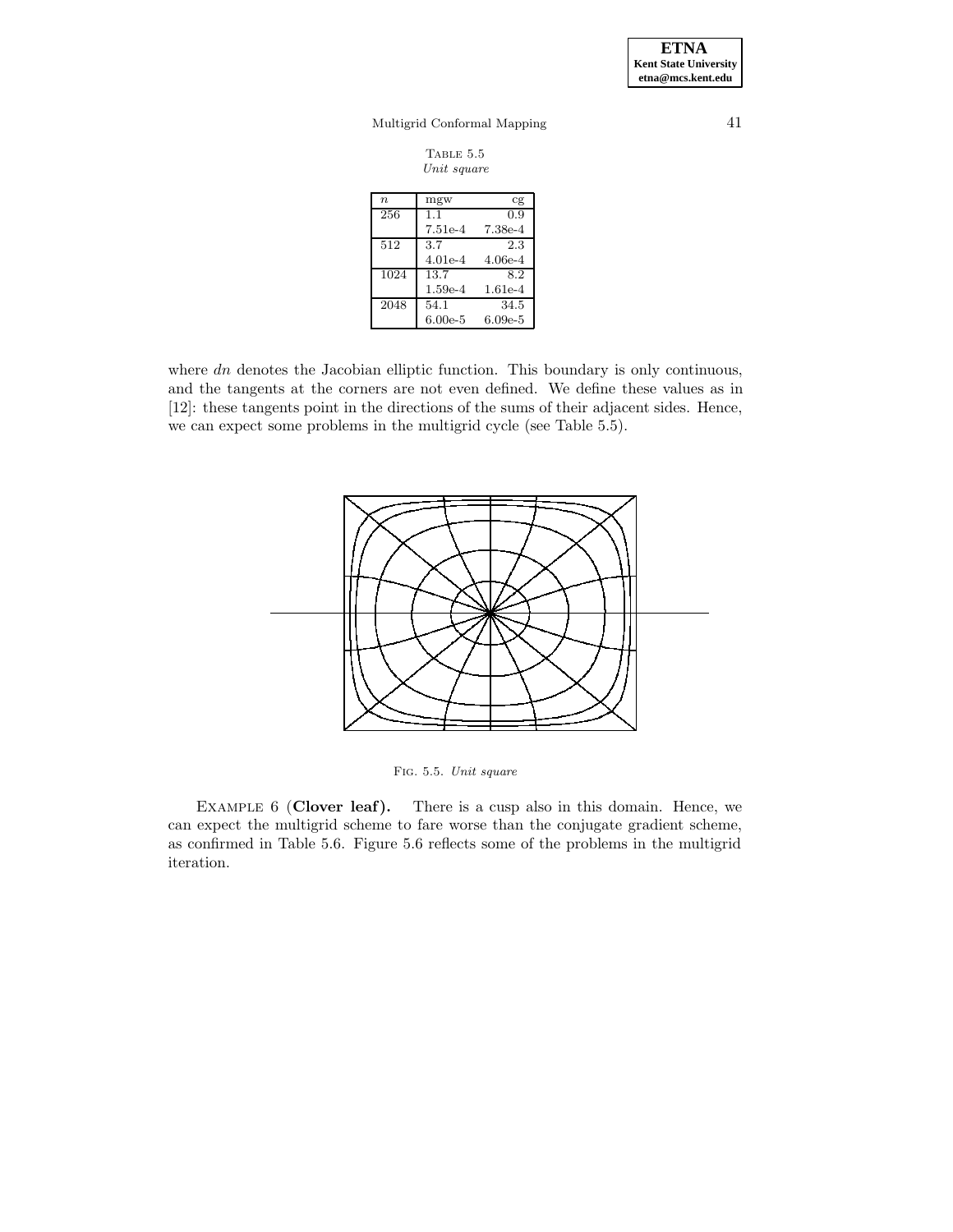42 B. Lee and M. R. Trummer

TABLE 5.6 Clover leaf

| $\boldsymbol{n}$ | mgw  | cg   |
|------------------|------|------|
| 256              | 1.0  | 0.8  |
| 512              | 3.6  | 2.2  |
| 1024             | 16.3 | 8.2  |
| 2048             | 73.4 | 30.4 |



FIG. 5.6. Real part of the Szegő kernel for the clover leaf



Fig. 5.7. Clover leaf